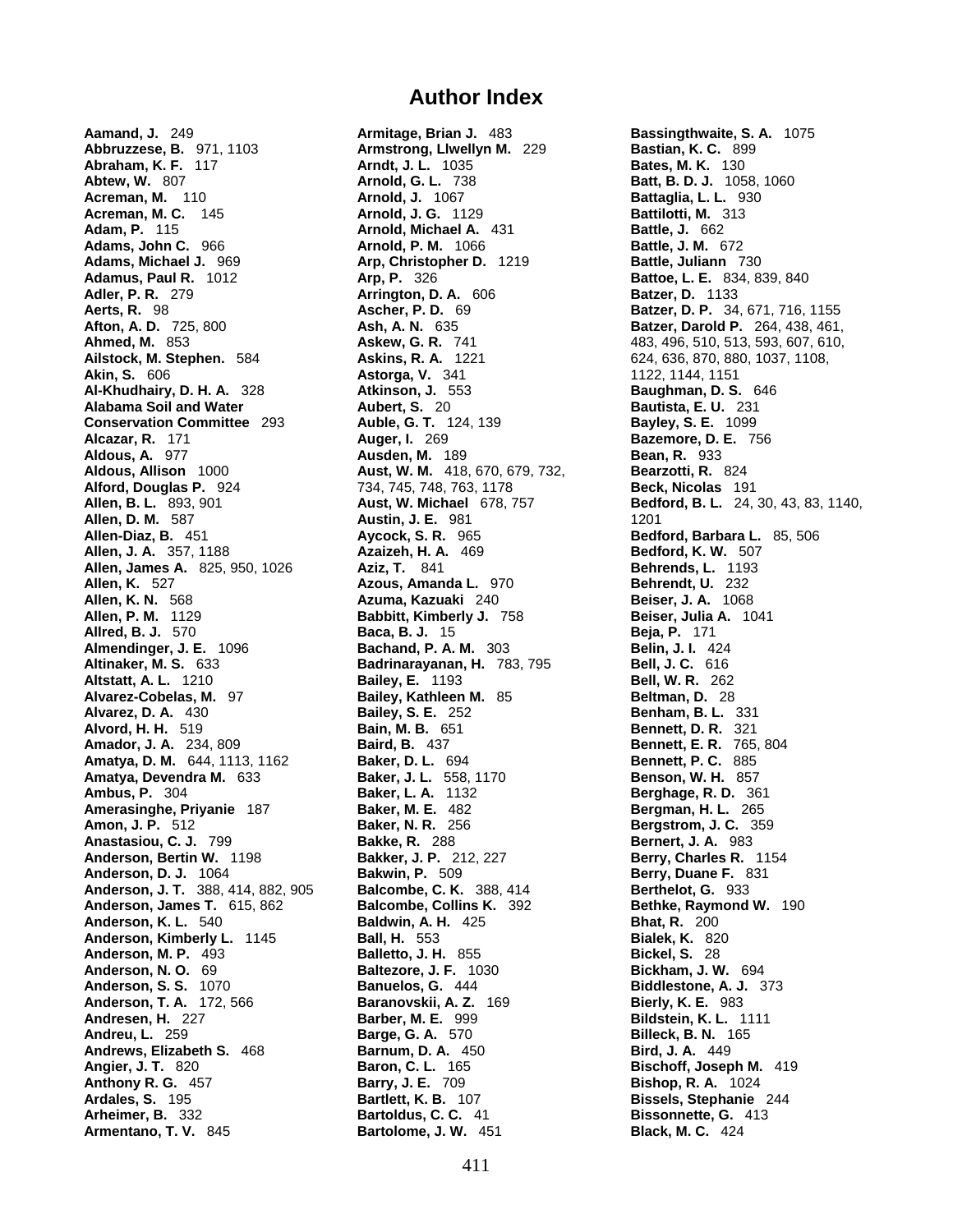**Blahnik, Theodore** 917 **Blair, E. A.** 51 **Blankenberg, A.-G. B.** 288 **Bleier, W. J.** 1069 **Blette, V. L.** 722 **Bliss, C. M.** 700 **Bloczynski, J. A.** 495 **Blok, E.** 983 **Blood, E. R.** 602, 794, 1111 **Bloom, S. A.** 632, 706 **Bodie, J. R.** 7 **Boesch, D. F.** 1150 **Bogart, W. T.** 495 **Boggie, R.** 168 **Bohlen, P. J.** 711, 726 **Boia, C.** 246 **Bolen E. G.** 879 **Boluda, R.** 176 **Bonaiti, G.** 301 **Bond-Lamberty, B.** 10 **Boone, M. D.** 222 **Boorman, L. A.** 114 **Borders, Bruce** 915 **Borer, R. E.** 294 **Borin, M.** 301 **Borrego, C.** 246 **Boss T. R.** 976 **Bossio, D. A.** 462 **Bostick, B. C.** 214 **Bottcher, A. B.** 666, 669, 727, 753 **Bottomley, P. J.** 282 **Bottomley, Peter J.** 283 **Botts, Pamela Silver** 496 **Bouchard, R.** 378 **Bouchard, V.** 541, 549 **Bouldin, J. L.** 765, 804 **Boule M. E.** 987 **Boumans, R. M.** 76 **Bourne, Scott G.** 922 **Bowles, K.** 1150 **Boyce, M. S.** 960 **Boyd, C. E.** 377, 785 **Boyd, H.** 186 **Boynton, A. C.** 417 **Braccia, A.** 671 **Braccia, Amy** 624 **Brady, Anne.** 65 **Brady, V. J.** 546 **Brandt, D. A.** 1016 **Brantley, C.** 933 **Brantley, Christopher G.** 1138 **Braskerud, B. C.** 288, 307 **Brawley, A. H.** 1221 **Brenes, Roberto** 891 **Brennan, E. K.** 911 **Brennan, K. M.** 486 **Bretagnollie, V.** 226 **Bridgham, S. D.** 79 **Bried, Jason T.** 600 **Brinson, M. M.** 48, 125, 1111 **Brinson, Mark M.** 614 **Brissette, John C.** 686, 709 **Brisson, J.** 353, 374 **Bristow, J. M.** 491 **Britsch, L. D.** 927 **Brix, H.** 57, 132

Wetlands in Agricultural Landscapes

**Broadhead, R. G.** 798, 817, 861 **Brockmeyer, R. E.** 645 **Brongers, M.** 227 **Bronson K. F.** 319 **Brooks, J. R.** 799 **Brooks, R. P.** 394, 403, 423, 1167 **Brooks, Robert P.** 402 **Brooks, Robert T.** 306, 1142, 1208 **Broome, S. W.** 788 **Brose, U.** 8 **Brose, Ulrich** 103 **Brown, C.** 952 **Brown, D.** 1193 **Brown, K. J.** 470 **Brown, L.** 541, 549 **Brown, L. C.** 548, 561, 563, 570 **Brown, M.** 1092 **Brown, M. J.** 599 **Brown, Nicholas R.** 942 **Brown, R. B.** 520 **Brown, Russ T.** 458 **Brown, Russell T.** 436 **Brown, S.** 48, 502 **Brown, S. C.** 1133, 1180 **Brown, S. K.** 614 **Brown, Stephen C.** 1196 **Bruce, I. D.** 1006 **Bruggers, R. L.** 199 **Bruland, G. L.** 797 **Brumbaugh, W. G.** 430 **Brunen, J. M.** 321 **Brusati, Elizabeth D.** 779 **Bryant, William S.** 932 **Bubb, J. M.** 74, 160 **Budelsky, R. A.** 1083, 1087 **Buechler, Dennis G.** 1154 **Buford, M. A.** 745 **Buhlmann, K. A.** 421 **Bukaveckas, P. A.** 754 **Bull, D. C.** 324 **Bullen, T. D.** 477 **Bullock, A.** 110 **Bunting, M. J.** 100 **Burdick, D. M.** 76, 914, 1199 **Burdt, A. C.** 739 **Burel, F.** 226 **Burger, J. A.** 679, 748, 763 **Burger, James A.** 678 **Burkart, M.** 307 **Burleigh, James R.** 239 **Burney, C. M.** 31 **Burns, R. T.** 427 **Burow, K. R.** 466 **Burt, T. P.** 324 **Burton, T. M.** 546 **Burton, Thomas M.** 483 **Bury, R. Bruce** 969 **Busbee, W. S.** 587 **Bushmann, Paul J.** 584 **Buskens, R. F. M.** 178 **Butet, A.** 188 **Butler, M. G.** 1077 **Cable, T. T.** 907 **Cahoon, D.** 927 **Calhoun, A. J.** 1200 **Calhoun, Aram J.** 1187

**California Sea Grant** 52 **Callahan, Timothy** 633 **Callaway, J. C.** 129, 440, 652 **Cambardella, C. A.** 1171 **Cameron, Guy N.** 574 **Campbell, K. L.** 429 **Campbell, Kenneth L.** 669 **Canterberry, J. H.** 733 **Caplan, J. A.** 695 **Capone, L. T.** 676, 751 **Cardinale, B. J.** 546 **Cardoch, L.** 933 **Carey, Andrew B.** 982 **Carlberg, J. M.** 297 **Carleton, J. N.** 44 **Carlson, D. B.** 649 **Carlson, K.** 428 **Carothers, S. W.** 1183 **Carpenter, Q. J.** 512 **Carpenter, Stephen R.** 522 **Carr, M. A.** 464 **Carrillo Guerrero, Yamilett** 379 **Carroll, Connie** 504 **Carstenn, S.** 698 **Carter, E. A.** 745, 763 **Carter, M. H.** 520 **Carter, V.** 89, 614 **Carton, O. T.** 340, 352 **Casey, R. E.** 833 **Casey, W. P.** 619, 740, 749 **Cash, K.** 175 **Castle, K.** 322 **Castleberry, S. B.** 385, 411, 620 **Castro, H.** 681 **Catallo, W. J.** 36 **Cataudella, S.** 313 **Ceska, Oluna** 333 **Cessna, A. J.** 1063 **Cezilly, F.** 91 **CH2M Hill, Inc.** 293 **CH2MHILL (Firm)** 295 **Cha, M. W.** 325 **Chabreck, R. H.** 923, 1134, 1149, 1184 **Chadde, S. W.** 974 **Chamberlain, R. J.** 297 **Chan, Karrie** 463 **Chanasyk, D. S.** 321 **Chandler, G. A.** 948 **Chang, Y. F.** 350 **Chapin, C.** 79 **Chaplot, V.** 1067 **Chapman, P. J.** 163 **Chapman, Raymond S.** 916, 919 **Charman, D.** 272 **Charpentier, M. A.** 595 **Chasar, L. C.** 1131 **Chen, C. Y.** 214 **Chen, J. M.** 312 **Chen, K. F.** 343 **Chen, Ronghua** 660 **Chen, Y. M.** 350 **Cheney, B.** 986 **Cheng, S.** 381 **Chesapeake Bay Program** 581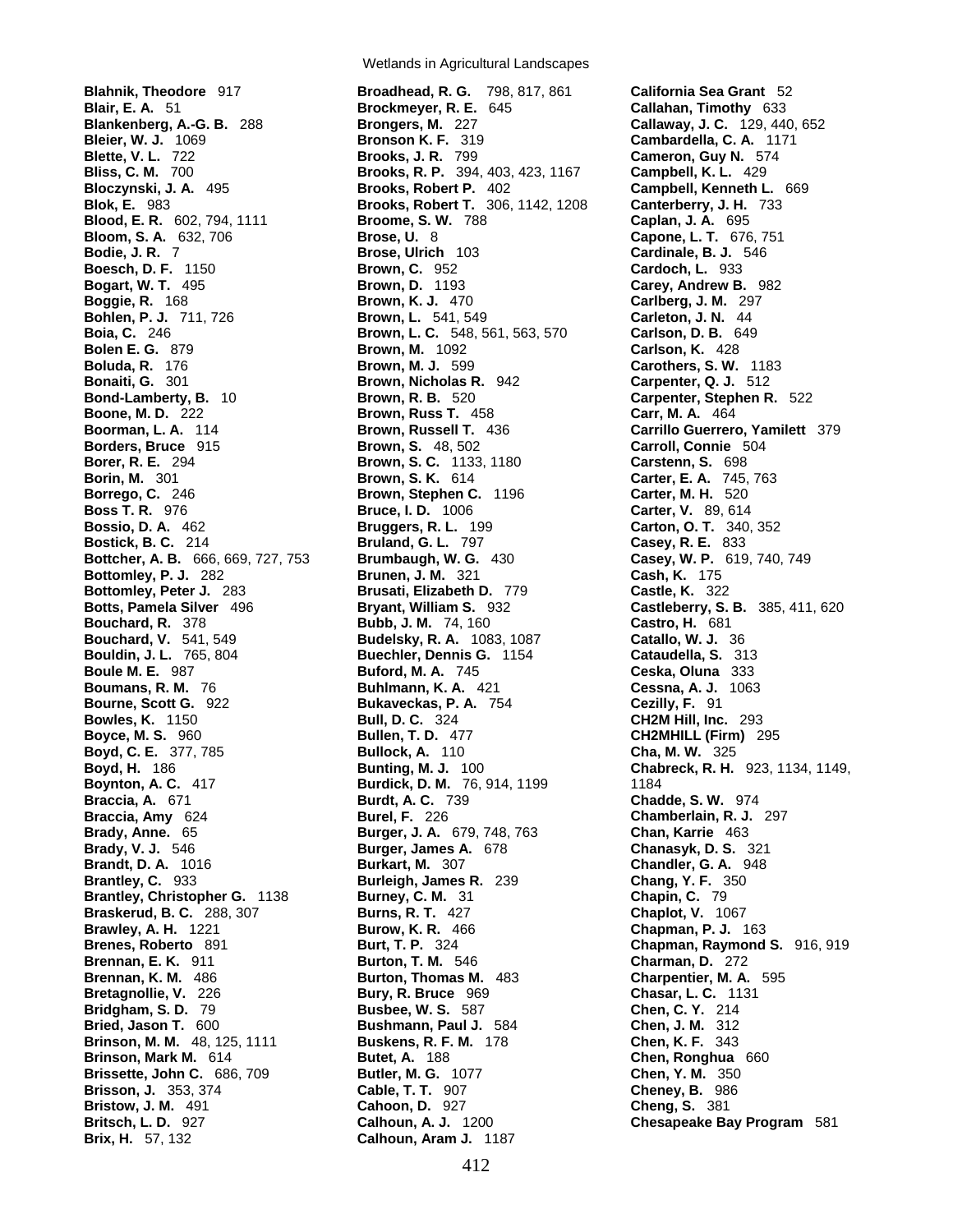**Chescheir, G. M.** 644, 798, 805, 817, 861 **Chesheir, G. M.** 719 **Chester, P. W.** 570 **Chiang, Connie** 611 **Chick, John H.** 755 **Childers, D. L.** 602, 604, 940 **Childers, Daniel L.** 589 **Chimney, M.** 824 **Chimney, M. J.** 802, 807, 841 **Chintala, M. M.** 595 **Choi, Jungyill** 846 **Chow-Fraser, P.** 532 **Christensen, M. A.** 881 **Christensen, S.** 304 **Christian, D. P.** 534 **Christian, R. R.** 586 **Cicalini, A.-R.** 20 **Cignini, I.** 313 **Cirmo, Christopher P.** 415 **Clair, T. A.** 326 **Clark, D.** 646, 1127, 1134, 1147, 1152 **Clark, D. L.** 998, 1010 **Clark, D. R.** 694 **Clark, J. R.** 15, 245 **Clark, R. G.** 166 **Clark, R. N.** 890, 902 **Clark, William R.** 1027 **Clarke, R. A.** 294, 826 **Clausen, J. C.** 1225 **Clausnitzer, D.** 989 **Clausnitzer, David** 979 **Clausnitzer, R. R.** 973 **Clawson, R. G.** 668, 684, 703, 712 **Clawson, R. L.** 1175 **Clay, C. J.** 225 **Clayton, J. S.** 315, 316 **Clearwater, Denise** 639 **Clement, B. J. A.** 887 **Clemetson, D. J.** 908 **Clevenger, W. B.** 570 **Clewell, A. F.** 1117, 1182, 1188 **Cloern, J. E.** 452 **Coale, F. J.** 666, 727, 753 **Coats, J. R.** 172, 566 **Cobos, D. R.** 578 **Cohan, D. R.** 1034 **Cohen, M. J.** 698 **Cole, C. A.** 281, 403 **Cole, Charles Andrew** 335 **Coleman, David C.** 655 **Coleman, J.** 413 **Coleman, J. M.** 925 **Coles, Janice R. P.** 389 **Collins, R.** 204 **Coloma Lopez, P.** 111 **Colvin, T. S.** 1171 **Colwell, M. A.** 432, 435, 442 **Colwell, Mark A.** 459 **Comeau, Y.** 353, 374 **Comerford, N. B.** 700, 705, 723, 1162 **Comin, F. A.** 341, 367

**Comiskey, E. J.** 627 **Comiskey, J.** 625

Author Index

**Committee on Restoration of Aquatic Ecosystems: Science, Technology, and Public Policy** 104 **Conger, A. W.** 1185 **Conklin, J.** 711 **Conly, F. M.** 238 **Conner, W.** 933 **Conner, W. H.** 80, 182, 587 **Conner, William H.** 661, 1148 **Connolly, R. M.** 63 **Connor, Kristina F.** 757 **Conrad, Ralf** 300 **Conrow, R.** 834 **Constantz, J.** 466 **Converse, H.** 437 **Conway, Warren C.** 886 **Cook, H. F.** 268 **Cook, M. G.** 733 **Cooke, R. A.** 552, 571 **Cooney, J. C.** 621 **Coonrod, H. S.** 349 **Cooper, A. B.** 324 **Cooper, C. M.** 337, 765, 784, 804, 828, 857, 860, 939, 944, 945 **Cooper, D. J.** 1223 **Cooper, David J.** 1207, 1219 **Cooper, J.** 168 **Cooper, J. A.** 1061 **Cooper, R. L.** 570 **Coppock, C. R.** 619 **Cordell, J. R.** 997 **Cotter, A. M.** 1049 **Coulson, R. N.** 823 **Coveney, M. F.** 834, 839, 840 **Coward, P. A.** 61 **Cowardin, L. M.** 1036, 1095 **Cowman, D. F.** 694 **Cox, R. R.** 1016 **Craft, C.** 137, 580 **Craft, C. B.** 653, 740, 977 **Craft, Chris** 1000 **Craft, Christopher** 680 **Craft, Christopher B.** 611 **Craft, M. H.** 962 **Craig, N. J.** 952 **Cranor, W. L.** 430 **Crawford, Richard D.** 1046 **Creasman, L.** 952 **Creed, I. F.** 223, 262 **Crisman, T. L.** 577, 582, 590 **Crisman, Thomas L.** 264, 593, 636, 692 **Cristol, Daniel A.** 769 **Crites, Ron W.** 436 **Crivelli, A.** 91 **Cromer, Robert B.** 812 **Cronk, J. K.** 298 **Cronk, Julie K.** 559 **Croome, R. L.** 318 **Crosbie, B.** 532 **Crouch, G. L.** 904 **Crow, G. E.** 47 **Crowder, A. A.** 491 **Crowe, A. S.** 500 **Crozier, Gaea E.** 673 **Crumpton, W. G.** 558, 1045, 1098

**Cubbage, F. W.** 1123 **Cui, J.** 829 **Cui, Jianbo** 236 **Culleton, N.** 329 **Curnutt, J. L.** 625 **Czartoski, B. J.** 563, 570 **Czech, H. A.** 2 **D'Amore, David V.** 985 **D'Itri, Frank M.** 494 **Daggett, S. G.** 983 **Dahl, Thomas E.** 119, 120, 153 **Dale, P. E. R.** 63 **Dale, Svein** 218 **Daley, M. L.** 1217 **Dalke, P. D.** 904 **Dalrymple, G. H.** 845 **Dalva, M.** 326 **Daly, Sally** 687 **Dame, R. F.** 602 **Daniels, W. L.** 739 **Darnell, Traci M.** 770 **Darst, Melanie R.** 1130 **Davey, P. A.** 256 **David, M. B.** 552, 567 **David, Mark B.** 289 **David Shuford, W.** 471 **Davidian, M.** 530 **Davidson, I.** 256 **Davis, C.** 1118 **Davis, C. B.** 548 **Davis, Craig A.** 865, 868 **Davis, Craig B.** 239, 1119 **Davis, J. G.** 837 **Davis, Jack E.** 916, 919 **Davis, K.** 509 **Davis, Luise** 1190 **Davis, O. K.** 1218 **Davis, Steven M.** 589 **Day F. P.** 637, 789 **Day, J. N.** 933, 961 **Day, J. W.** 84, 927, 928, 933, 959, 961, 1159 **Day, John** 917 **Day, John H.** 459 **Day, John W.** 661, 937 **De Datta, S. K.** 261 **De Laney, T. A.** 285 **De Meeues, T.** 91 **De Souza, M.** 447 **De Steven, D.** 598 **De Steven, Diane** 605, 658 **de Szalay, Ferenc A.** 438 **De Voogt, K.** 237 **De Weese, L. R.** 1055 **Dean T. J.** 957 **DeAngelis, D. L.** 627 **Deason, J. P.** 1166 **Deason, M. G.** 871 **DeBiase, Adrienne E.** 1122 **Debusk, T. A.** 841, 1195 **DeBusk, W. F.** 628, 683 **Decamp, O.** 284 **DeGaetano, A. T.** 1140 **DeGraaf, R. M.** 1204 **Dehayr, R.** 63 **Deil, Ulrich** 108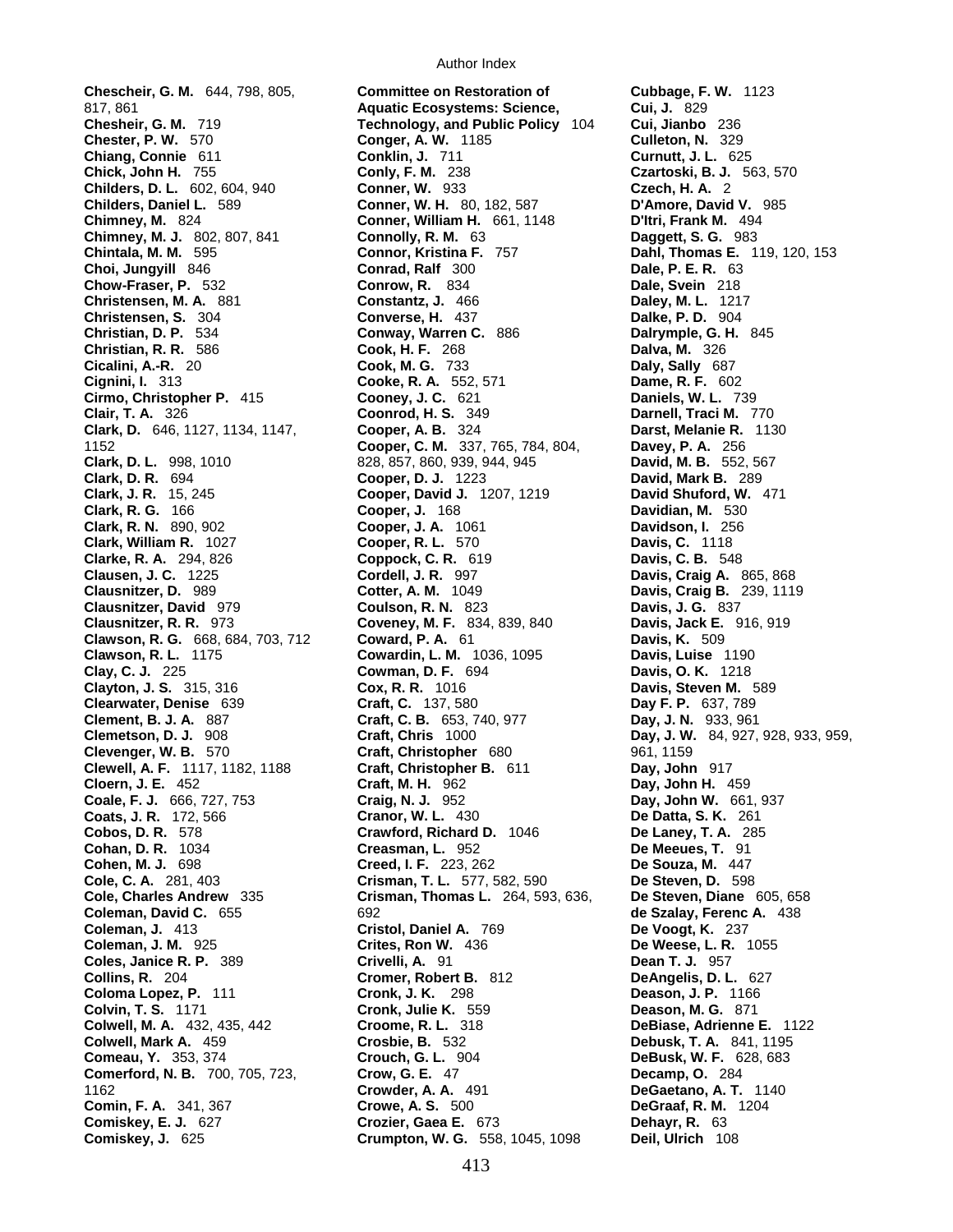**DeLaune, R. D.** 576, 628, 652, 920, 936, 1149 **Delaune, Ronald D.** 924 **Delehanty, David J.** 1079 **Delphey, P. J.** 1080 **Denisoff, C.** 437 **Denison, Doug** 501 **Denver, J. M.** 796 **Deren, C. W.** 764 **Destefano, Stephen** 379 **Detenbeck, N. E.** 527, 553, 1049 **Detenbeck, Naomi Elizabeth.** 151 **Devito, K. J.** 56, 223, 262 **Devoe, M. R.** 646 **DeVries, James H.** 229 **DeWalle, D. R.** 423 **DeWeese, L. R.** 1039, 1066 **Di, J.** 735 **Diamond, A. W.** 133 **Dias, S. M.** 20 **Dick, Thomas M.** 106 **Dickerson, K. K.** 265 **Dickson, H. Loney** 143 **Diepen, L. T. A. van** 467 **Dierberg, F. E.** 841, 1195 **Dieter, C. D.** 1054, 1076 **Dietz Brantley, Susan E.** 1122 **Dijkema, K. S.** 271 **Dinnes, D. L.** 1171 **Dinsmore, J. J.** 1025, 1080, 1092, 1093, 1189 **Dionne, M.** 76 **Dobrowolski, J. P.** 909 **Dodson, S. I.** 572 **Doebel, C.** 330 **Donald, D. B.** 175, 1040 **Donald, David B.** 235 **Donath, Tobias W.** 244 **Doner, H. E.** 460 **Doner, Harvey E.** 478 **Doren, R. F.** 845 **Dorge, Jesper** 338 **Dortch, Marks S.** 963 **Douglas, D. R.** 735 **Doust, Jon Lovett** 142 **Doust, Lesley Lovett** 142 **Drew, M. B.** 794 **Drew, Mark B.** 792 **Drexler, J. Z.** 1140 **Drexler, Judy Z.** 506 **Drizo, A.** 353, 374 **Droogers, P.** 237 **Droscher, T. W.** 1006 **Drost, H. J.** 220 **Droste, R. L.** 372 **DuBowy, P. J.** 555 **DuBowy, Paul J.** 779 **Dubs, F.** 226 **Duebbert, H. F.** 1073 **Duelli, P.** 251 **Duffy, W. G.** 646, 1052, 1054, 1094, 1127, 1134, 1147, 1152 **Dulohery, N. C.** 838 **Duncan, B. W.** 617 **Duncan, P.** 226 **Dunn, A.** 311

Wetlands in Agricultural Landscapes

**Dunn, R. J. K.** 63 **Dunne, E. J.** 329, 340, 352 **Durant, D.** 255 **Durham, R. S.** 725 **Duxbury, J. M.** 1186 **Duxbury, John** 309 **Dwyer, C. P.** 1036 **Dykyjova, Dagmar** 156 **Eadie, J. M.** 449 **Earnest, L.** 645 **Eckles, S. Diane.** 5 **Edsall, T.** 490 **Edwards, A. L.** 1139 **Eggett, D.** 164 **Ehrenfeld, Joan G** 1137 **Eilers, B. J.** 983 **Eilers H. P.** 976 **Eilers, J. M.** 983 **Eischeid, I.** 211 **Ekstein, J. D.** 894 **Ell, M. J.** 1077 **Elliott, C. C. H.** 199 **Elliott, J. A.** 1063 **Ellis, James** 504 **Ellison, Aaron M.** 154 **Ellison, J. C.** 64 **Elonen, C. M.** 1049 **Elphick, C. S.** 480 **Elphick, Chris S.** 465 **Emmett, B. A.** 61 **Engel, B. A.** 571 **Engelhardt, K. A. M.** 37, 38 **Englande, A. J.** 933 **Ensign, S. H.** 752, 790 **Entrekin, Sally** 610 **Entry, J. A.** 172, 714 **Eppink, F. V.** 77 **Ernst, T. L.** 975 **Ervin, Gary N.** 600 **Erwin, K. L.** 71 **Erwin, R. Michael** 121 **Esselink, P.** 271 **Ettema, Christien H.** 655 **Euliss, N. H.** 450, 1033, 1052, 1062, 1070, 1071, 1094 **Euliss, N. H. Jr** 1032 **Euliss, Ned H.** 438, 1037, 1057, 1074 **Evans, D. E.** 775 **Evans, D. L.** 582 **Evans, David L.** 636 **Evans, P. W.** 878 **Evans, R. E.** 848 **Evans, R. O.** 815 **Evers, D. E.** 918 **Evironmental Research Laboratory (Gulf Breeze, Fla.)** 1159 **Ewel, K. C.** 577, 749, 806, 1143 **Ewing, J. M.** 859 **Ezell, A. W.** 912 **Fairbairn, S. E.** 1025 **Falcucci, M.** 313 **Fanning, D. S.** 616 **Farahbakhshazad, N.** 291 **Farenhorst, A.** 330 **Fares, A.** 706

**Fares, Ali** 705 **Farris, J. L.** 765, 804 **Farrish, K.** 594 **Faulkner, B. R.** 274 **Faulkner, S. P.** 951 **Faulkner, Stephen** 131 **Faulkner, Stephen P.** 955 **Fausey, N. R.** 548, 563, 570 **Feagley, S.** 933 **Feagley, Sam E.** 661 **Feitosa, F. A. N.** 162 **Feng, X.** 214 **Fennessy, M. Siobhan** 1119 **Fennessy, Slobhan** 136 **Ferguson, Chad** 1000 **Field, Joanne J.** 436 **Findlay, C. S.** 185, 498, 517 **Findlay, C. Scott** 526 **Findlay, S. E. G.** 51 **Finger, S. E.** 1176 **Fink, L.** 824 **Fink, L. E.** 808 **Finley, J. C.** 423 **Finn, V. M.** 543 **Fish, E. B.** 864, 876 **Fish, Ernest B.** 880 **Fisher, A. S.** 420 **Fisher, J.** 145 **Fitz, H. C.** 597 **Flaig, E.** 93 **Flake, L. D.** 1054 **Flather, C. H.** 1123 **Fleck, J. A.** 462 **Fleming, D. M.** 627 **Fleskes, J. P.** 455 **Fletcher, C. A.** 160 **Fletcher, R. J.** 1081 **Flickinger E. L.** 900 **Flite, O. P.** 400 **Flores Montes, M. J.** 162 **Flynn, K.** 712 **Flynn, Kathryn M.** 942 **Fojt, Wanda, J.** 1097 **Folkerts, George W.** 583 **Folt, C. L.** 214 **Fontaine, T. D.** 824 **Foote, A. L.** 243, 953 **Foote, A. Lee** 101 **Ford, J.** 1201 **Ford, W. M.** 385, 620 **Forest, S. B.** 669 **Forget, C.** 353 **Forman, K. J.** 1156 **Forsyth, D. J.** 193 **Fort Collins Science Center (U.S.)** 895 **Fortney, R. H.** 388, 414 **Foss, L. A.** 1072 **Foster, D.** 280 **Foster, J. R.** 1066 **Foster, N. W.** 241, 252 **Foti, Thomas L.** 913 **Fowler, P. K.** 790 **Fowlkes, Mark D.** 692 **Fox, A. D.** 186 **Fox, P. M.** 460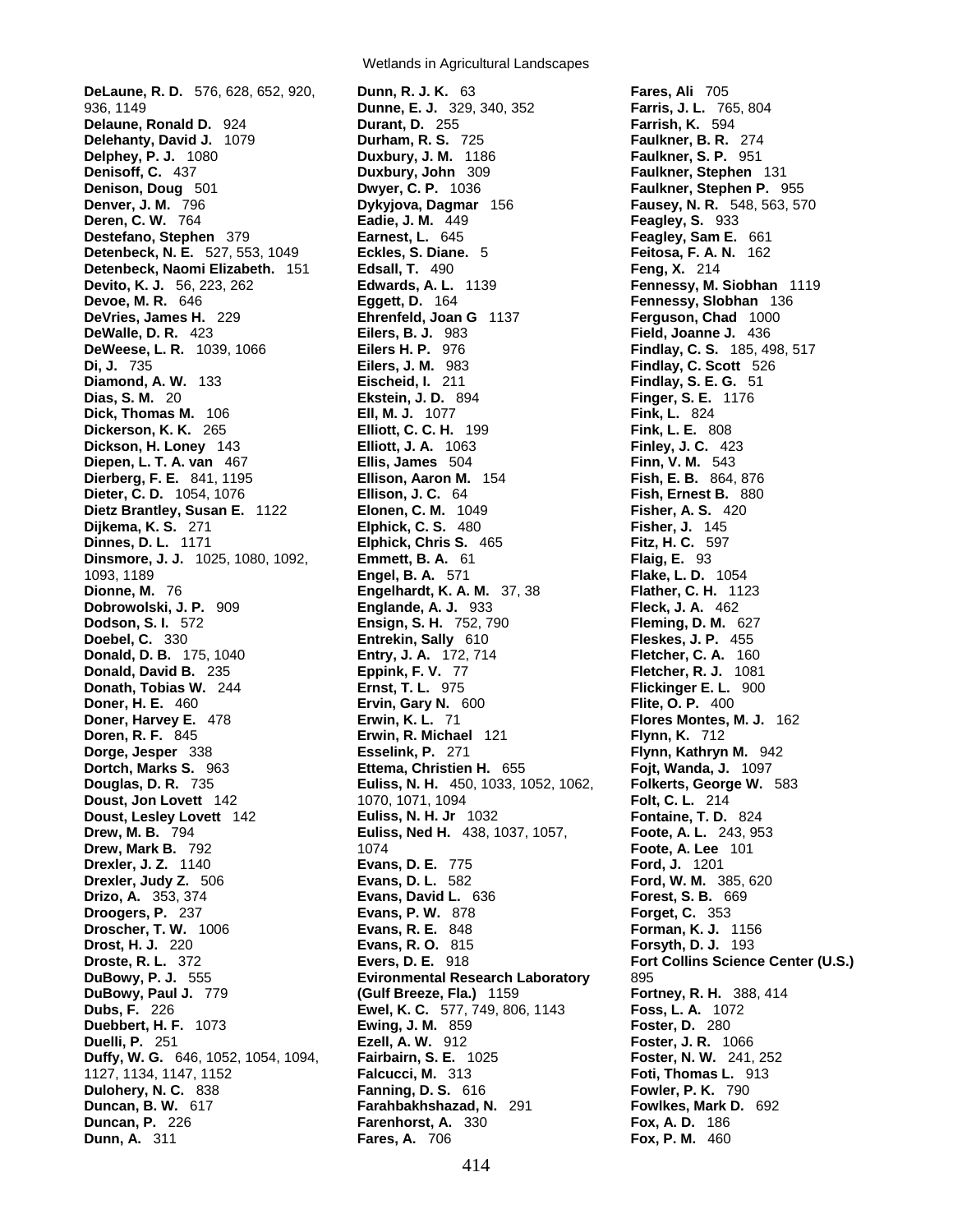Author Index

**Fox, Patricia M.** 478 **Fox, Sophia** 113 **Francisco, Robert** 441 **Francl, K. E.** 385, 411 **Frankenberger, W. T.** 1177 **Fraser, D. A.** 1006 **Fredrickson, L. H.** 935, 960 **Fredrickson, Leigh H.** 1151 **Freeland, J.** 1035 **Freeland, J. A.** 1072 **Freeman, Ross E.** 515 **French, J. R. P.** 565 **Fresco, L. F. M.** 271 **Fretwell, J. D.** 81 **Fridgen, P.** 1018 **Friesen-Pankratz, B.** 330 **Friesen-Pankratz, Bruce** 1044 **Frydenborg, Russ** 134 **Fujii, H.** 224 **Fujii, R.** 462, 466 **Furlong, E. T.** 430 **Gabor, S.** 117 **Gabor, T. S.** 133 **Gabrey, S. W.** 800 **Gadawski, T. R.** 117 **Galatowitsch, S. M.** 3, 69, 545, 553, 1043, 1082, 1083, 1085, 1087, 1097, 1105 **Galatowitsch, Susan** 1191 **Galatowitsch, Susan M.** 537, 1089, 1101, 1104, 1112 **Galbraith, Hector** 187 **Galbraith, J. M.** 739 **Gale, M. R.** 241, 260, 529, 533, 536 **Gale, Margaret R.** 489, 521, 1157 **Gale, P. M.** 93, 729 **Gale, R. W.** 430 **Galgraith, H.** 28 **Gambrell, R. P.** 128, 951, 1159 **Gamon, M.** 176 **Gao, S.** 474, 476, 477, 479 **Garbisch, E. W.** 787 **Garbisch, J. L.** 787 **Garbutt, K.** 405, 413 **Garcia, C.** 341, 367 **Garcia, R. M.** 728 **Gardner, L. R.** 654, 1111 **Gardner, S. C.** 991 **Gardner, W. S.** 544 **Garraway, J. L.** 268 **Garrett, P. B.** 682 **Garson, G.** 84 **Gaston, Gary R.** 1108 **Gathman, J. P.** 546 **Gathman, Joseph P.** 483 **Gathumbi, S. M.** 726 **Gauthier, G.** 11 **Gauthreaux, Sidney A.** 687 **Gavin, H.** 328 **Gawlik, Dale E.** 673 **Gay, P.** 836 **Geddes, Pamela** 755 **Gelbrecht, J.** 375 **Gellerstedt, Paul A.** 757 **Gelwick, F. P.** 606 **Gentry, L. E.** 552, 567

**Gentry, Lowell E.** 289 **Geohring, L. D.** 1186 **Geohring, Larry** 309 **Geological Survey (U.S.).** 81, 484, 895 **George, B. M.** 671 **George, D. B.** 428 **Gerakis, A.** 158, 323 **Gerard, Patrick D.** 938 **Gerhardt, R. R.** 427 **Gerla, P. J.** 488 **German, C. D.** 573 **Geron, C. D.** 426 **Gerth, A.** 20 **Geter, F.** 575 **Gettner, S.** 211 **Geyer, Wolfgang** 286 **Gherini, S. A.** 722 **Ghosh, B. C.** 200 **Giardini, L.** 301 **Gibbs, James P.** 1202 **Gibbs, M. M.** 342 **Gil, J.** 176 **Gillespie, W. B.** 939 **Gilliam, J. W.** 109, 798, 805, 817, 861 **Gilmer, D. S.** 455, 1095 **Gilmore, R. G.** 645 **Giokas, D.** 277 **Giudice, John H.** 68 **Glaz, B.** 764 **Gleason, R. A.** 1052, 1070, 1071, 1094 **Gleason, Robert A.** 1057 **Glenn, D. M.** 279 **Gloaguen, J.-C.** 273 **Godfrey, Paul J.** 486, 959 **Godrej, A. N.** 44 **Goebel, Charles P.** 792 **Goebel, D. R.** 1075 **Goeltenboth, F.** 590 **Goforth, G.** 802, 824 **Goforth, G. F.** 856 **Goldowitz, B. S.** 872, 875 **Goldsborough, L.** 1029 **Goldsborough, L. G.** 330, 1045, 1098 **Goldstein, Michael I.** 750 **Golladay, S. W.** 623, 662, 672 **Golladay, Stephen W.** 610, 730 **Golterman, H. L.** 360 **Gonthier, G. J.** 956 **Good, B.** 1152 **Good, B. J.** 951 **Gordon, R.** 351 **Gordus, A. G.** 454 **Gosselink, J. G.** 914, 918, 934, 940, 1158 **Gosselink, James G.** 148 **Goulet, R. R.** 372 **Gower, S. T.** 10 **Gowthaman, S.** 469 **Graber, D. A.** 1163, 1164 **Graetz, D. A.** 726 **Grafton, W. N.** 388 **Graham, S. A.** 977

**Graham, Sean** 1000 **Graham, Wendy D.** 669 **Granata, T.** 541, 549 **Grant, Ian F.** 194 **Grant, W. E.** 667 **Graves, Mark R.** 922 **Gray, Brian R.** 538 **Gray, K. R.** 373 **Gray, M. J.** 767, 897 **Gray, Matthew J.** 891, 896 **Green, Emily K.** 1089 **Greene, T. A.** 686 **Greenwood, R. J.** 1036, 1068 **Grego, S.** 20 **Gregory, J. D.** 734 **Grevilliot, F.** 206 **Grieve, C. M.** 290 **Grigal, D. F.** 73, 241, 487, 1011 **Grigal, David F.** 1157 **Grillas, P.** 320, 356 **Grismer, M. E.** 464 **Grismer, Mark E.** 1220 **Grissom, S.** 524 **Griswold, T.** 1153 **Grizzard, T. J.** 44 **Groenigen, J. W. van** 467 **Groffman, P. M.** 26, 595 **Groman, Hazel A.** 399, 643, 657, 701, 708, 721 **Gross, L. J.** 625, 627 **Gross, T. S.** 735 **Grosse, W.** 381 **Grosshuesch, David A.** 947 **Grozev, Ognyan** 14 **Grubb, T. C.** 531 **Grue, C. E.** 991, 1039, 1055, 1066 **Gu, B.** 826, 841 **Guardo, M.** 807, 814, 824 **Guerrero, F.** 159 **Guesewell, Sabine** 85 **Gueune, Y.** 266 **Guggisberg, A. C.** 505 **Guitart, R.** 254 **Guitjens, J. C.** 274 **Gulati, R. D.** 314 **Gulf of Mexico Program (U.S.)** 293, 295 **Gunter, D. K.** 717 **Guo, X.** 444, 473 **Guo, Yanfei** 942 **Gurprasad, N. P.** 175 **Gustafson, S.** 1214 **Guynn, David C.** 737, 818 **Gwin, S. E.** 972 **Gwin, Stephanie E.** 988 **Haapanen, Merja** 184 **Haberl, R.** 20 **Haig, S. M.** 978, 1007, 1008 **Hairston, Ann J.** 1012 **Halide, H.** 280 **Hall, D. L.** 864, 888 **Hall, Dianne L.** 880 **Hall, M.** 189 **Hall, T. N.** 708 **Hallock, L. L.** 1212 **Hallock, R. J.** 1212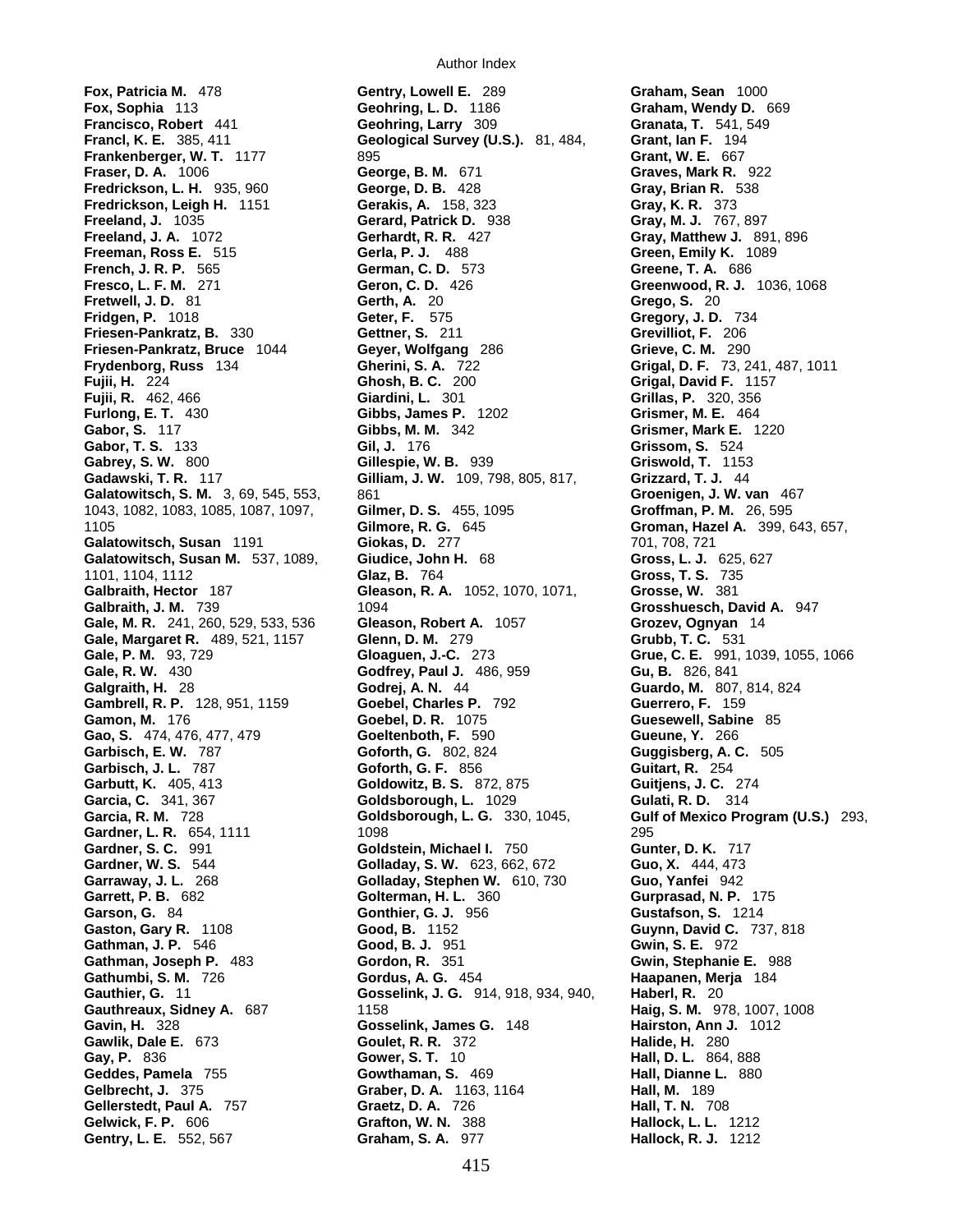**Halloum, D. J.** 157, 287 **Hally, V. M.** 342 **Halse, S. A.** 242 **Hamel, Paul B.** 913 **Hamilton, A. 961 Hamilton, H.** 87 **Hamilton, P. A.** 796 **Hamilton, R. B.** 926, 943 **Hamm, N. A. S.** 328 **Hammer, D. A.** 27, 308 **Hammer, Donald A.** 1115 **Hanchey, M. F.** 797 **Haney, A.** 960 **Hanlin, Hugh G.** 737, 818 **Hanlin, Hugh H** 812 **Hanlon, A.** 256 **Hann, B.** 1029 **Hanna, W. M.** 434 **Hanowski, J. M.** 534 **Hanschmann, Guenter** 286 **Hanula, James L.** 704 **Hardin, P.** 986 **Hardy, J. P.** 874 **Harp, James A.** 898 **Harrington, R.** 329 **Harris, P. Dawn** 433 **Harrison, Charles A.** 744 **Harriss, R. C.** 107 **Hart, E. Andrew** 870 **Hartig, Ellen Kracauer** 14 **Hartman, W. A.** 1048 **Harvey, Judson W.** 846 **Hassan, A. E.** 710, 746 **Hatfield, J. L.** 1171 **Hathhorn, W. E.** 999 **Hauer, F. Richard** 1128 **Haukos, D. A.** 867, 877, 893, 901, 906, 911 **Haukos, David A.** 873 **Hawes, S. R.** 927 **Hawkins, C. P.** 909 **Hay, DeLynn R.** 903 **Hayashi, M.** 1020 **Hayashi, Masaki** 306 **Hayes, D. F.** 1136 **Hayes, Daniel B.** 481 **Hayes, W. A.** 724 **Haywood, James D.** 745 **Hazlett, P.** 241 **Hazlett, P. W.** 252 **Healey, M.** 205 **Heard, L. P.** 157, 287 **Heath, R.** 307 **Hebner, A.** 20 **Heckman, Charles W.** 32 **Hecnar, S.** 492 **Hefner, J. M.** 386 **Heilman, J. L.** 578 **Heimann, D. C.** 535 **Heinsch, F. A.** 578 **Heitmeyer, M. E.** 935 **Heitmeyer, Mickey E.** 1110, 1121 **Hejny, Slavomil** 156 **Helgen, Judy** 29 **Hench, K.** 413 **Hendrickx, J. M. H.** 1224

Wetlands in Agricultural Landscapes

**Hendrix, Kathleen M.** 1198 **Henne-Kerr, J. L.** 926, 943 **Henne-Kerr, Jackie L.** 947 **Henry, D. B.** 1039 **Henry, W. G.** 1210 **Henszey, R. J.** 1169 **Herbel, M. J.** 477, 479 **Herdendorf, C. E.** 497 **Hermanutz, R.** 527 **Hesse, Irene D.** 661 **Hetherington, T. E.** 1181 **Hewison, A. J. M.** 226 **Hey, D. L.** 542 **Hey, Donald L.** 12 **Heydemann, B.** 227 **Hickey, M. G.** 876 **Hicks, Brianne M.** 556 **Higgins, H. A.** 997 **Higgins, K. F.** 257, 1028, 1051, 1091, 1156 **Higgins, Kenneth F.** 892 **Higgins, M.** 378 **Higgins, Michael J.** 513 **Hill, A. R.** 6, 56 **Hill, Bernard D.** 235 **Hill, C. M.** 1186 **Hill, Cynthia M.** 309 **Hill, D. T.** 278, 822 **Hillestad, H. O.** 1185 **Hilliard, C. R.** 1063 **Hillman, T. J.** 263 **Hinchee, R. E.** 995 **Hinojosa Huerta, Osvel** 379 **Hinson, J. M.** 573 **Hiscock, J. G.** 669 **Hoag, J. C.** 995 **Hoagland, C. R.** 567 **Hobbs, B. F.** 495 **Hoelzel, Norbert** 244 **Hoffman, R. J.** 1211 **Hofmockel, K. H.** 832 **Hofmockel, Kirsten H.** 773 **Hogan, D. M.** 842 **Hohman, W. L.** 157, 287 **Holden, J.** 163 **Hollands, G. G.** 1194 **Hollis, G. E.** 58, 201 **Holmes, C. W.** 585 **Holz, S.** 248 **Homan, H. J.** 1069 **Hongo, H.** 213 **Hook, D. D.** 15, 152, 798 **Hook, Donal D.** 1125 **Hopkins, Todd E.** 589 **Hopkinson, C. S.** 1217 **Horn, Edward** 979 **Horn, Scott** 704 **Horne, A. J.** 303 **Hornung, C. L. R.** 243 **Hoshino, H.** 370 **Hosoya, Kazumi** 851 **Hothem, J.** 563 **Hothem, J. A.** 561 **Houke, L.** 1193 **Houlahan, J.** 517 **Houlahan, J. E.** 185

**Houlahan, Jeff E.** 526 **Houston, J. E.** 359 **Houte, S.** 226 **Hovorka, S. D.** 883 **Howard-Williams, C.** 302 **Huang, Zu-Hao** 138 **Hubbard, D. E.** 1052, 1094 **Hubbard, Daniel E.** 1019 **Hubbard, R. K.** 836, 837 **Hubbard, Robert K.** 791 **Huber-Lee, Annette** 187 **Hubert, W. A.** 265 **Huckins, J. N.** 430, 1066 **Huddleston, Eric** 562 **Huddleston, J. H.** 989 **Huddleston, J. Herbert** 979, 985 **Hudnall, Wayne H.** 661 **Hudon, Christiane** 116 **Hudson, J. A.** 61 **Hudson, R. J. M.** 722 **Huener, J. D.** 1203 **Hughes, T. E.** 663 **Hull, V.** 313 **Humenik, F. J.** 766, 781, 786, 858 **Hummer, J. W.** 398 **Huner, J. V.** 1192 **Hunt, P. G.** 340, 733, 766, 775, 781, 786, 793, 819, 858 **Hunt, R. J.** 493 **Hunt, Randall J.** 484 **Hunt, W. F.** 644 **Hunter, F.** 1040 **Hunter, Fraser G.** 235 **Hunter, Malcolm L.** 1187 **Hupp, C. R.** 756 **Hurd, T. M.** 382 **Hurst, D.** 509 **Hussenot, J. M. E.** 198 **Huston, M. A.** 627 **Husveth, Jason** 537, 1191 **Hutchens, J. J.** 1155 **Hyfield, E.** 933 **Hygnstrom, S. E.** 894 **Hyman, J. B.** 1103 **Ibekwe, A. M.** 290 **Ibrahim, S. M.** 177 **Ingersoll, C. A.** 1010 **Inman, Rainy L.** 481 **Institute for Wetland and Waterfowl Research.** 1101 **International Water Association. IWA Specialist Group on Use of Macrophytes in Water Pollution Control.** 19 **Irmler, U.** 227 **Isacch, J. P.** 248 **Ischinger, L. S.** 139 **Isenhart, T. M.** 564 **Isensee, A. R.** 695 **Isola, C. R.** 432, 435 **Iwami, Yoshifumi** 240 **Izuno, F. T.** 666, 676, 727, 728, 751, 753 **Jackson, C. R.** 716 **Jackson, M.** 986 **Jackson, P. L.** 980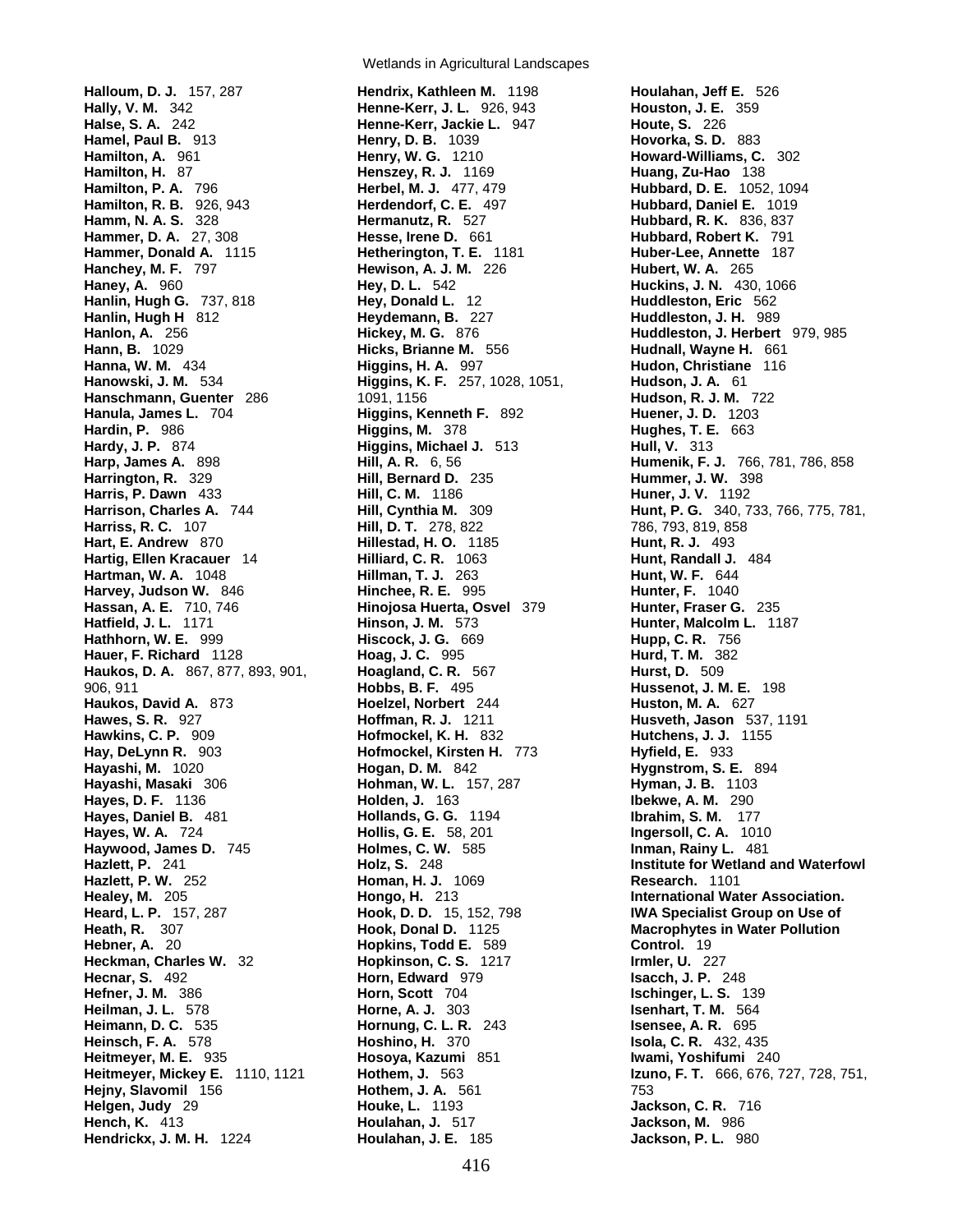**Jackson, R. D.** 451 **Jackson, R. J.** 209 **Jacob, D. L.** 17 **James, D. E.** 564 **James J. Dinsmore** 1100 **James, J. P.** 912 **James, S. M.** 222 **Jamieson, T. S.** 351 **Janik, C. A.** 1210 **Jans, L.** 220 **Jansen, A.** 205 **Jansen, P.** 1193 **Janssen, L. L.** 1042 **Janssen, Larry** 1086 **Janssens, J. A.** 79 **Jarvis, N. J.** 259 **Jarvis, R. L.** 455 **Jassby, A. D.** 452 **Jaynes, D. B.** 1067, 1171 **Jeglum, J. K.** 241 **Jenkins, D. G.** 524, 554 **Jenkins, J. J.** 282 **Jenkins, Jeffrey J.** 283 **Jensen, A.** 180 **Jensen, K.** 997 **Jensen, K. C.** 767 **Jensen, S. E.** 984 **Jenssen, P. D.** 296 **Jeske, C. W.** 1192 **Jiang, Hong** 247 **Jimenez-Melero, R.** 159 **Jimenez, R.** 195 **Jing, S.** 345 **Jing, S. R.** 350, 358, 363 **Joeckel, R. M.** 887 **Joens, J.** 1024 **Joergensen, C.** 249 **Johengen, T. H.** 544 **John, D. L.** 813 **Johns, D.** 594 **Johnson, B. T.** 1065 **Johnson, D. H.** 1014, 1032, 1033 **Johnson, K. M.** 31 **Johnson, M. A.** 1034 **Johnson, M. D.** 1120 **Johnson, M. H.** 766, 819 **Johnson, R. R.** 1183 **Johnson Randall, L. A.** 953 **Johnson, T. M.** 477 **Johnson, W. C.** 1028 **Johnson, W. E.** 735 **Johnston, C. A.** 25, 369 **Jones, D. B.** 666 **Jones, D. D.** 555 **Jones, J. R.** 921 **Jones-Lepp, T. L.** 430 **Jones, Mark D.** 696 **Jones, R. D.** 809 **Jones, R. H.** 668, 684, 760 **Jones, T. A.** 13 **Jordan, C. Frank** 755 **Jordan, T. E.** 832, 842 **Jordan, Thomas** 773 **Josselyn, M.** 1153 **Ju, W.** 312 **Jull, T.** 1218

**Junk, W. J.** 122 **Junkin, G. M.** 1134 **Jurgensen, M. F.** 241, 260, 529, 530, 533, 536 **Jurgensen, Martin F.** 521, 1157 **Jurik, T. W.** 1053 **Kadlec, J. A.** 1203 **Kadlec, R. H.** 20, 90, 93, 123, 342, 354, 519, 542, 841 **Kadlec, Robert H.** 310 **Kalbitz, Karsten** 286 **Kalburtji, K.** 158 **Kalin, B.** 1218 **Kallies, K. W.** 857, 860 **Kaminski, R. M.** 767, 912 **Kaminski, Richard M.** 938 **Kane, E. S.** 635 **Kantrud, H. A.** 1015, 1031, 1047, 1073 **Kantrud, Harold A.** 1026 **Kanwar, R. S.** 371, 558 **Kao, C. M.** 343 **Karimi, R.** 214 **Karlen, D. L.** 1171 **Karrenbrock, F.** 381 **Kasckow, E. M.** 297 **Kaspar, T. C.** 1171 **Kauffman, J. B.** 1003 **Kayser, K.** 346 **Keeland, B. D.** 954, 957, 1188 **Keeland, Bobby D.** 674 **Keenan, C. M.** 582 **Keith, J. O.** 199 **Keller, B. J.** 851 **Keller, Mark** 979 **Kelley, Timothy R.** 562 **Kellison, Robert** 693 **Kelly, J. M.** 260 **Kemp, G. P.** 959, 961 **Kendrick, Bryce** 333 **Kennedy, C. A.** 407, 408 **Kennedy, Gavin** 82 **Kennedy, H. E.** 1188 **Kennedy, Harvey E.** 950 **Kennish, M. J.** 16 **Kent, D. M.** 647, 810 **Kenttaemies, Kaarle** 184 **Kentual, M. E.** 1117 **Kentula, M. E.** 92, 972 **Kentula, Mary E.** 988 **Keough, J. R.** 1169 **Kerneis, E.** 255 **Kesel R. H.** 929 **Kessel, C. van** 467 **Kiefer, J. H.** 590 **Kiehl, K.** 211 **Kiernan, B. D.** 382 **Kiilsgaard, C.** 1007 **Kilbride, K. M.** 1001, 1210 **Kilgo, John C.** 690, 704, 744 **Kim, Y.** 277 **Kimball, B. A.** 199 **King, S. L.** 357, 954 **King, Sammy L.** 674, 825 **Kingsford, R. T.** 173 **Kirby, P. V.** 669

**Kirby, R. E.** 45 **Kirkman, Katherine L.** 792 **Kirkman, L. K.** 794 **Kirkman, L. Katherine** 759 **Kite, G.** 237 **Kittle, D. L.** 405 **Kittredge, D. B.** 1216 **Kiviat, E.** 51 **Kjelmyr, J. E.** 471 **Klaine, S. J.** 833 **Klaine, Steve** 782 **Klarquist, J. E.** 543 **Kleiss, B. A.** 956 **Klett, A. T.** 1014 **Klimas, C. V.** 958 **Kloetzli, F.** 364 **Knight, J. G.** 651 **Knight, R. L.** 27, 294, 826 **Knight, S. S.** 857, 860 **Knopf F. L.** 889 **Knutson, Melinda G.** 538 **Ko, J.-Y.** 928, 933 **Ko, Jae-Young** 937 **Koch, M. S.** 628 **Koford, R. R.** 1081 **Koike, M.** 231 **Kolka, R. K.** 619, 780, 838, 1011 **Kollar, J.** 1220 **Kolozsvary, Mary B.** 528 **Koneff, M.** 1118 **Koneff, Mark D.** 634 **Konisky, R. A.** 1199 **Koob, T.** 999 **Koonce, J. F.** 495 **Kordek, W. S.** 388, 414 **Korhnak, L. V.** 707 **Kornhak, L. V.** 702 **Kosier, T.** 807 **Koskiaho, J.** 288 **Kotanen, Juho** 184 **Kovacic, D. A.** 552, 567 **Kovacic, David A.** 289 **Kovalchik, B. L.** 973 **Kowalski, K. P.** 514 **Kown, S. R.** 278 **Kozlowski, T. T.** 94 **Krabbenhoft, D. P.** 493 **Kraft, K. M.** 1036 **Krapu, G. L.** 1016, 1036 **Krapu, Gary L.** 1026 **Kress, Margaret R.** 922 **Kretschmann, R. N.** 279 **Krieger, K. A.** 485, 551 **Kringen, D. E.** 1078 **Kroeger, Paul** 333 **Krogman, Naomi T.** 101 **Kruger, E. L.** 172, 566 **Krynitsky A. J.** 900 **Ku, Timothy T.** 942 **Kudray, Gregory M.** 489 **Kuehn, E.** 1009 **Kuijken, E.** 186 **Kumaraswamy, S.** 147 **Kundell, J. E.** 1107 **Kunst, S.** 346 **Kusler, J. A.** 71, 1117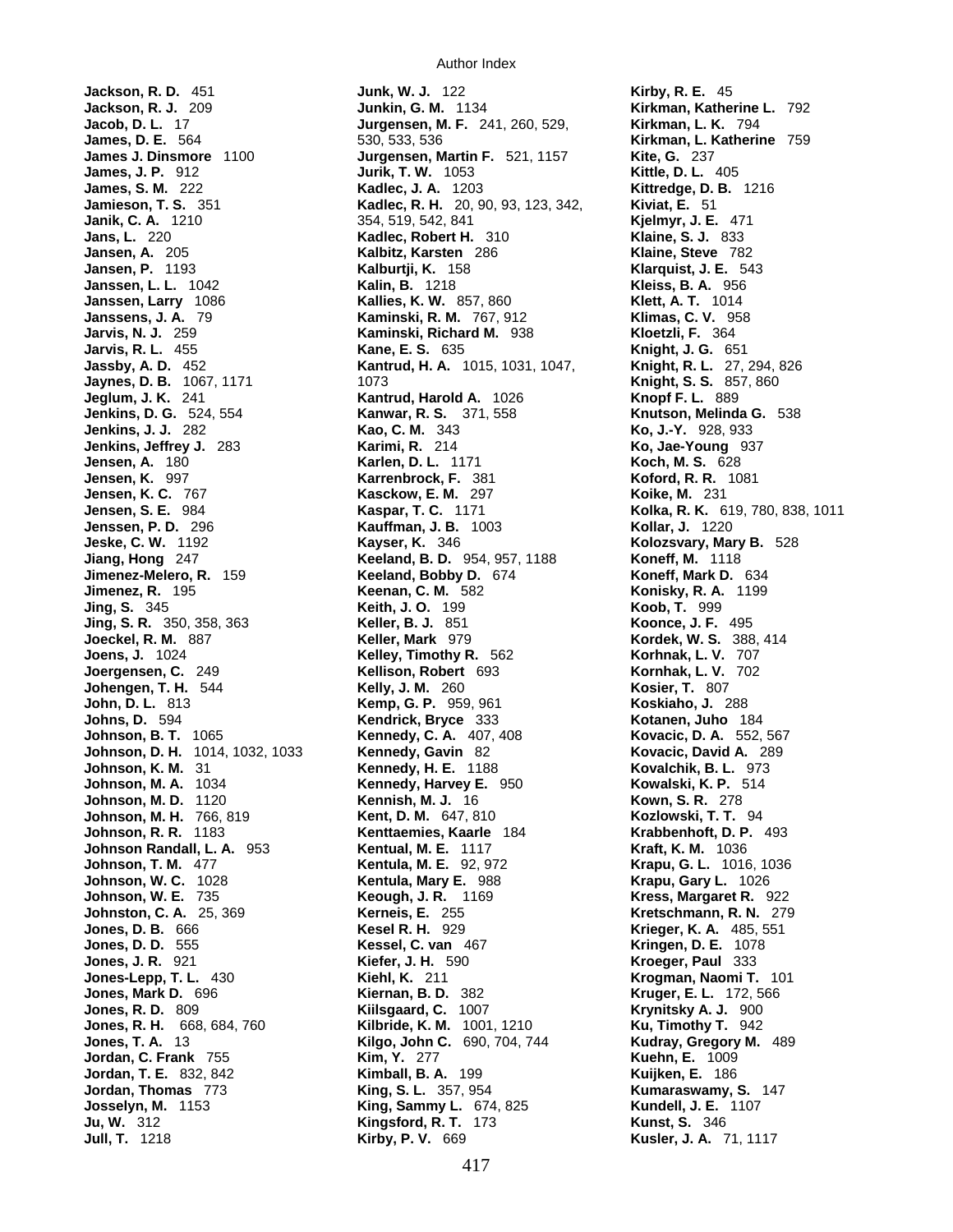**Kusler, Jon A.** 687 **La Peyre, M. K.** 72 **Labadz, J. C.** 163 **LaBaugh, J. W.** 140, 1021 **Labelle, M. A.** 374 **LaBranche, Julie** 639 **Lacher, Thomas E.** 750, 779 **Lacki, M. J.** 398 **Lagrange, T. G.** 911, 1189 **LaGrange, Theodore G.** 1100 **Laha, S.** 677 **Laidig, K. J.** 612 **Laidig, Kim J.** 170 **Laiho, Raija** 1157 **Laine, Jukka** 1157 **Laing, J. A.** 691 **Lakel, W. A.** 745 **Lancia, Richard A.** 687 **Lane, C. R.** 698 **Lane, R.** 933 **Lane, R. R.** 961 **Lang, G. E.** 396, 399 **Langergraber, G.** 20, 118 **Langston, M. A.** 810 **Lanham, J. D.** 587 **Lanham, Joseph D.** 812 **Lansford, S.** 428 **Laquer, F. C.** 1136 **Larsen, L.** 249 **Larson, J. S.** 1204 **Larson, V. L.** 617 **LaSalle, Mark W.** 768 **Lawler, S. P.** 368 **Lawrence, A. L.** 851 **Lawson, Edwin R.** 942 **Lea, R.** 530, 670, 734, 817, 1117, 1182 **Lea, Russ** 687, 1125 **Leblanc, R. J.** 1127 **LeDuc, D. L.** 355 **Lee, A. A.** 754 **Lee, C. R.** 721 **Lee, D.** 345 **Lee, D. R.** 277 **Lee, D. Y.** 350, 358, 363 **Lee, H. Y.** 343 **Lee, L. C.** 914, 1158 **Lee, P. Y.** 569 **Lee, S. Y.** 63 **Lee, V.** 150 **Leeds, J. A.** 682 **Leeks, G.** 202 **Leet, Curtis** 979 **Lefebvre, Gaetan** 183 **Lefeuvre, J.-C.** 273 **Lehtinen, R. M.** 1043 **Lehtinen, Richard.** 537 **Lehtinen, Richard M.** 1112 **Lehtinen, Rick** 1191 **Leibowitz, N. C.** 934 **Leibowitz, S. G.** 971, 1103 **Leiker, T. J.** 430 **Leitch, J. A.** 1018, 1030, 1090 **Lemckert, C. J.** 63 **Lemly, A. D.** 1168, 1176 **Lemly, A. Dennis** 161

Wetlands in Agricultural Landscapes

**Lenton, J.** 498 **Leonard, S. G.** 55 **Leopold, B. D.** 767, 912 **Leopold, D. J.** 420 **Leopold, Donald J.** 1145 **Lepart, J.** 320, 356 **Lepistoe, Ahti** 184 **Lerch, Robert N.** 283 **Leroux, A. B. A.** 188 **Lesikar, Bruce J.** 431 **Leslie, A. J.** 577 **Leslie, Andrea J.** 593 **Lester, J. N.** 74, 160 **Leuthold, Niels** 969 **Leventhal, E.** 539 **Levin, D.** 1150 **Levine, D. A.** 508, 543 **Levings, C. D.** 996 **Lewis, G. L.** 903 **Lewis, Lori J.** 1130 **Lewis, M. A.** 245 **Lewis, Michael A.** 35 **Lewis, R. R.** 71, 1116 **Lewis, S. J.** 45 **Leyva, Raquel I.** 896 **Li, C.** 829 **Li, Changsheng** 66, 236 **Li, Harbin** 66 **Li, Yuncong** 843 **Li, Z.** 217 **Libey, G. S.** 297 **Lichko, L. E.** 1200 **Lichvar, Robert W.** 1205 **Lide, Robert F.** 605, 759 **Liehr, S. K.** 340 **Light, Helen M.** 1130 **Liljaniemi, Petri** 184 **Lillie, R. A.** 572 **Lin, Y.** 345 **Lin, Y. F.** 350, 358, 363 **Lin, Z.** 476 **Lin, Z. Q.** 447, 474 **Lin, Zhi Qing.** 475 **Lindau, C. W.** 920 **Lindau, Charles W.** 924 **Lindsey, J.** 933 **Lindsey, S. B.** 305 **Linscombe, R. G.** 923 **Linz, G. M.** 1069 **Lippmann, B. E.** 541 **Lipton, J.** 28 **Liu, Amy J.** 574 **Liu, G.** 529 **Liu, H.** 217 **Liu, Nai-Fa** 138 **Liu, Xingmei** 247 **Llamas, M. R.** 221 **Llewellyn, D. W.** 952 **Loaiciga, H. A.** 258 **Lobpries, David S.** 862 **Lock, L.** 509 **Lockaby, B. G.** 80, 196, 668, 675, 684, 703, 712, 760, 1161 **Lockaby, B. Graeme** 688 **Lockaby, Graeme** 1174 **Lockhart B. R.** 957

**Lockhart, Brian R.** 942 **Lockhart, W. L.** 165 **Loftus, William F.** 755 **Lokemoen, John T.** 1041 **Londo, A. J.** 699, 717 **Long, S. P.** 256 **Lopez, E.** 380 **Lopez, Ricardo D.** 1119 **Lorenz, Jerome J.** 589 **Lorimor, J. C.** 371 **Lovvorn, J. R.** 993 **Lovvorn, James R.** 870 **Lowe, E. F.** 834, 839, 840 **Lowe, M. W.** 717 **Lowe, W. J.** 686 **Lowrance, R.** 836 **Lowrance, Richard** 655, 791 **Lowry, D. J.** 1141 **Lu, X.** 217 **Luckenbach, M. W.** 738 **Luckeydoo, L.** 563 **Luckeydoo, L. M.** 548 **Ludden, A. P.** 1066 **Ludwig, D. F.** 855 **Lugo, A. E.** 48, 1143 **Lugo, Ariel E.** 614 **Lumpkin, T. A.** 336 **Lundin, L.** 215 **Luo, H. -. R.** 901 **Luo, Hong-Ren** 893 **Lydon, P. O.** 533 **Lyon, S. R.** 290 **Macdonald, H. F.** 359 **MacDonald, L. H.** 1223 **Maceina, M. J.** 665 **Machacek, T. A.** 1078 **MacNeill, A. L.** 722 **Macrae, M. L.** 262 **Macroberts, B. R.** 848 **MacRoberts, Barbara R.** 609 **Macroberts, M. H.** 848 **MacRoberts, Michael H.** 609 **Madani, A.** 351 **Mader, S. F.** 670, 731 **Madsen, J.** 186 **Magee, Patrick A.** 1151 **Magoon, O. R.** 437 **Mahaney, W. M.** 394, 1167 **Maitland, Peter S.** 18 **Mallin, M. A.** 752, 790 **Malterer, T. J.** 79 **Malvarez, A. I.** 125 **Mambani, B.** 261 **Mander, U.** 296 **Manley, Scott W.** 938 **Manosa, S.** 254 **Mansell, R. S.** 632, 705, 706 **ManTech Environmental Research Services Corp.** 1012 **Marburger, J. E.** 735 **Margolis, B. E.** 390 **Mark Ford, W.** 411 **Marks, S.** 202 **Marsh Ecology Research Program.** 1027 **Marshall, Curtis H.** 811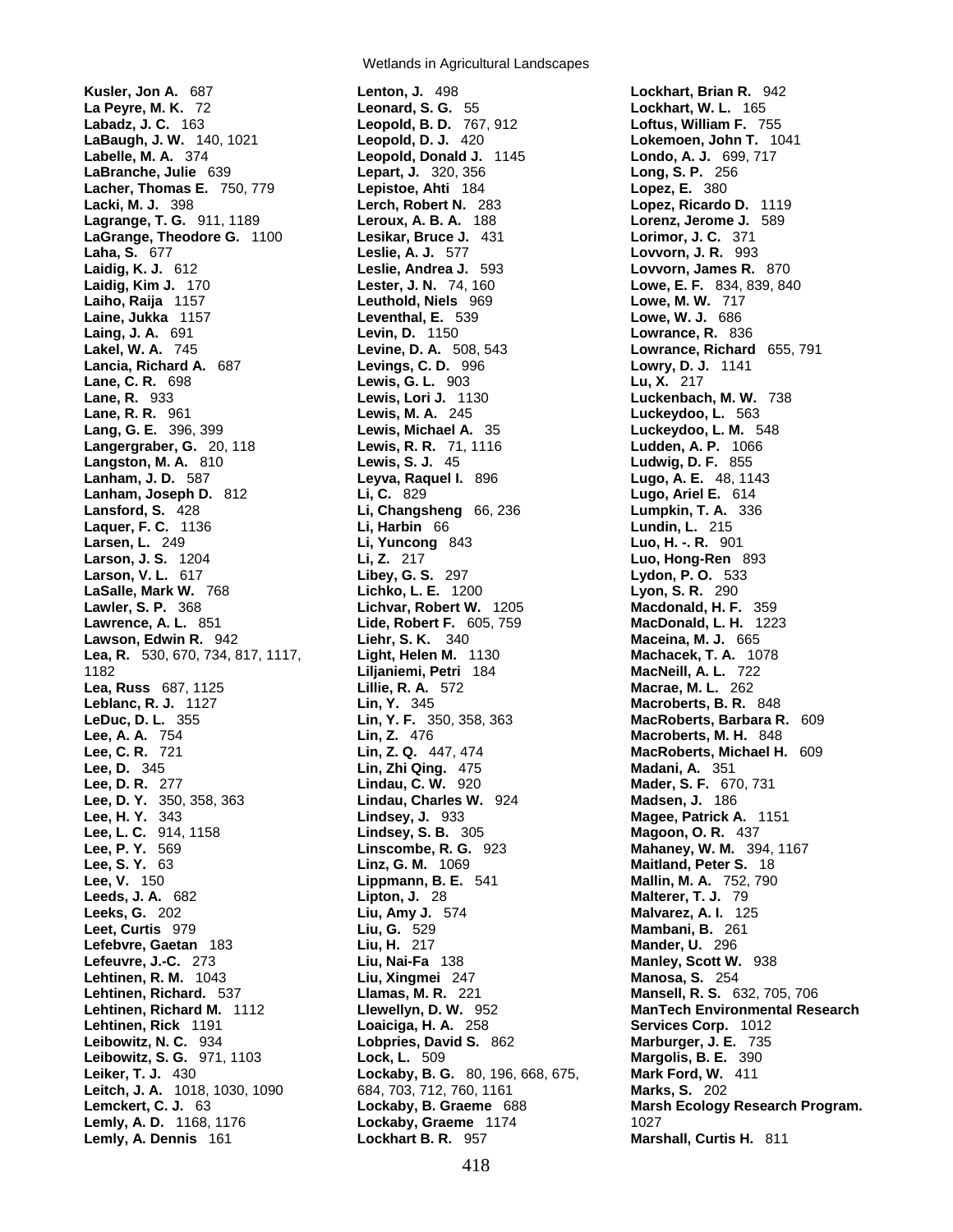Author Index

**Marshall, W. K.** 1066 **Martin, C. O.** 958 **Martin, D. B.** 1038, 1048, 1172 **Martin J.** 191, 541, 549 **Martin, Jean-Louis** 191 **Martin, P. A.** 193 **Martin, Thomas H.** 919 **Martin, V. A.** 445 **Martinez, M. M.** 248 **Marty, Jaymee** 443 **Marty, Jaymee T.** 446, 448 **Mashriqui, H. S.** 961 **Masikini, M.** 213 **Mason, C. F.** 256 **Masse, H.** 11 **Massingill, M. J.** 297 **Mateo, R.** 254 **Matheny, T. A.** 766, 786 **Matheson, F. E.** 324 **Mathias, M. E.** 275 **Mauchamp, A.** 320 **Maul, J. D.** 945 **May, Shawn M.** 892 **May, T. W.** 445 **Mayer, G. G.** 1075 **Mayer, P. M.** 1085 **Mayer, T.** 490 **Mayer, Tatiana** 82 **Mayhew, C. R.** 427 **McAllister, Kelly R.** 992 **McAllister, L. S.** 1103 **McArthur, J. V.** 164 **Mccarthy, E. J.** 685 **McCarty, G. W.** 820 **McCaskey, T. A.** 424 **McCauley, L. A.** 554 **McCormick, P. V.** 622, 691, 718, 977 **McCormick, Paul** 1000 **McCormick, Paul V.** 134 **McCoy J. W.** 957 **McCoy, John W.** 825 **McCuskey, S. A.** 1185 **McDaniel, P. A.** 616 **McDonald, C. B.** 635 **Mcdonald, Garry V.** 431 **McDonnell, Jeffrey J.** 415 **Mcdowell, W. H.** 1217 **McFadden, L.** 60 **McFee, W. W.** 260 **Mcgechan, M. B.** 322 **McGraw, J. B.** 405 **McHale, Michael R.** 415 **McInnes, K. J.** 578 **McIntyre, S. C.** 742 **McIver, M. R.** 790 **McKeating, Gerald** 143 **McKee, W. H.** 53, 679, 701, 838 **McKellar, H. N.** 602 **McKevlin, M. R.** 53 **McKinney, R. A.** 595 **Mckinnon, S.** 63 **Mcknight, Keith** 1197 **McLaughliln, J. W.** 529 **McLaughlin, J. W.** 260, 533, 536 **Mclaughlin, James W.** 521

**McLeod, K. W.** 801, 821, 852 **Mcleod, Scott** 1197 **Mcnulty, S. G.** 1113, 1162 **McRae, J. M.** 242 **McVey, J. P.** 851 **McVoy, C.** 597 **McWilliams W. H.** 588 **Meadows, S.** 712 **Means, J. L.** 995 **Megonigal J. P.** 637 **Melcher, Cynthia P.** 895 **Mendelssohn, I. A.** 72 **Meng, F. R.** 326 **Mensing, D. M.** 3 **Merkley, M.** 164 **Merritt, Richard W.** 513 **Mersie, W.** 720 **Meslard, Francois** 191 **Mesleard, F.** 320, 356 **Messina, M. G.** 699, 717, 1148, 1161 **Messmer, T. A.** 1039 **Metting, F. B.** 336 **Metzker, K. D.** 503 **Meyers, S. P.** 1159 **Miao, S. L.** 622 **Micacchion, M.** 1181 **Michael, J. H.** 1002 **Michael, Jerry L.** 692 **Michalek A. J.** 957 **Michener, W. K.** 1111 **Mickle, A. M.** 99 **Middendorf, George A.** 776 **Middleton, B. A.** 967 **Middleton, Beth** 46 **Milam, C. D.** 765, 804 **Milano, Gary R.** 648 **Miller, D. L.** 631 **Miller, Harvey W.** 866 **Miller-Henson, M.** 437 **Miller, J. B.** 1213 **Miller, K.** 524 **Miller, K. V.** 620 **Miller, Karl V.** 690 **Miller, P. M.** 1003 **Miller, P. S.** 571 **Miller, R. L.** 423 **Mills, D.** 28 **Mills, G.** 563 **Mills, G. S.** 1183 **Milone, N.** 313 **Minchin, P. R.** 930 **Minckley, T.** 1218 **Mineau, P.** 1066 **Minello, T. J.** 827 **Minello, Thomas J.** 601 **Miner, J.** 512 **Mironga, J. M.** 181 **Mistich, J.** 933 **Mitchell, D. S.** 318 **Mitchell, J. C.** 421 **Mitchell, J. K.** 571 **Mitchell, J. W.** 168 **Mitchell, L. J.** 670 **Mitchell, Laura J.** 687 **Mitchell, Myron J.** 415, 419

**Mitsch, W. J.** 499, 503, 1126 **Mitsch, William J.** 148, 559 **Miwa, M.** 763 **Miwa, Masato** 678 **Mize, R.** 848 **Mock, Richard** 898 **Moir, S. E.** 322 **Molano Flores, Brenda** 504 **Mollhagen, T.** 899 **Mollhagen, T. R.** 864 **Mollhagen, Tony R.** 880 **Moloney, K. A.** 1102 **Monfrinotti, M.** 313 **Moore, J. A.** 1009 **Moore, J. N.** 990, 1004, 1177 **Moore, Joseph L.** 674 **Moore, L. U.** 948 **Moore, M. T.** 337, 765, 784, 804, 828 **Moore, S. B.** 456 **Moore, T. R.** 250, 326, 525 **Moorhead, D. L.** 864, 888 **Moorhead, Daryl L.** 880 **Moorhead, K. K.** 387, 391, 412, 591 **Moorman, Christopher E.** 704 **Moorman, Thomas** 1197 **Morace, Jennifer L.** 994 **Moreno, F.** 259 **Morgan, C. R.** 100 **Morgan, D. S.** 1129 **Morgan, M. D.** 179 **Morgan, N. C.** 18 **Morrison, G. M.** 291 **Morrison, I. K.** 241 **Morton, R. A.** 585, 664 **Moshiri, Gerald A.** 21 **Mosier, A. R.** 319 **Mosner, M.** 716 **Mostaghimi, Saied** 831 **Mote, C. R.** 331 **Moura, M. C. O.** 162 **Moustafa, M. Z.** 835 **Moutoux, T.** 1218 **Movassaghi, M.** 437 **Moyle, P.** 275 **Moynihan, R. E.** 412 **Mudd, E. C.** 172 **Muehl, George T.** 862 **Mueller A. J.** 659 **Mulas, G. A.** 313 **Mulhouse, John M.** 605 **Muller, S.** 206 **Muller, T.** 232 **Mullie, A.** 166 **Munawar, M.** 490 **Mundy, C.** 1029 **Muniz, K.** 162 **Munson, R. K.** 722 **Murdock, N. A.** 406 **Murkin, H. R.** 1017 **Murkin, Henry R.** 1027 **Murosky, D. L.** 710 **Murphy, K.** 1147 **Murphy, Robert K.** 1046 **Murray-Rust, H.** 237 **Murray, S. S.** 407, 408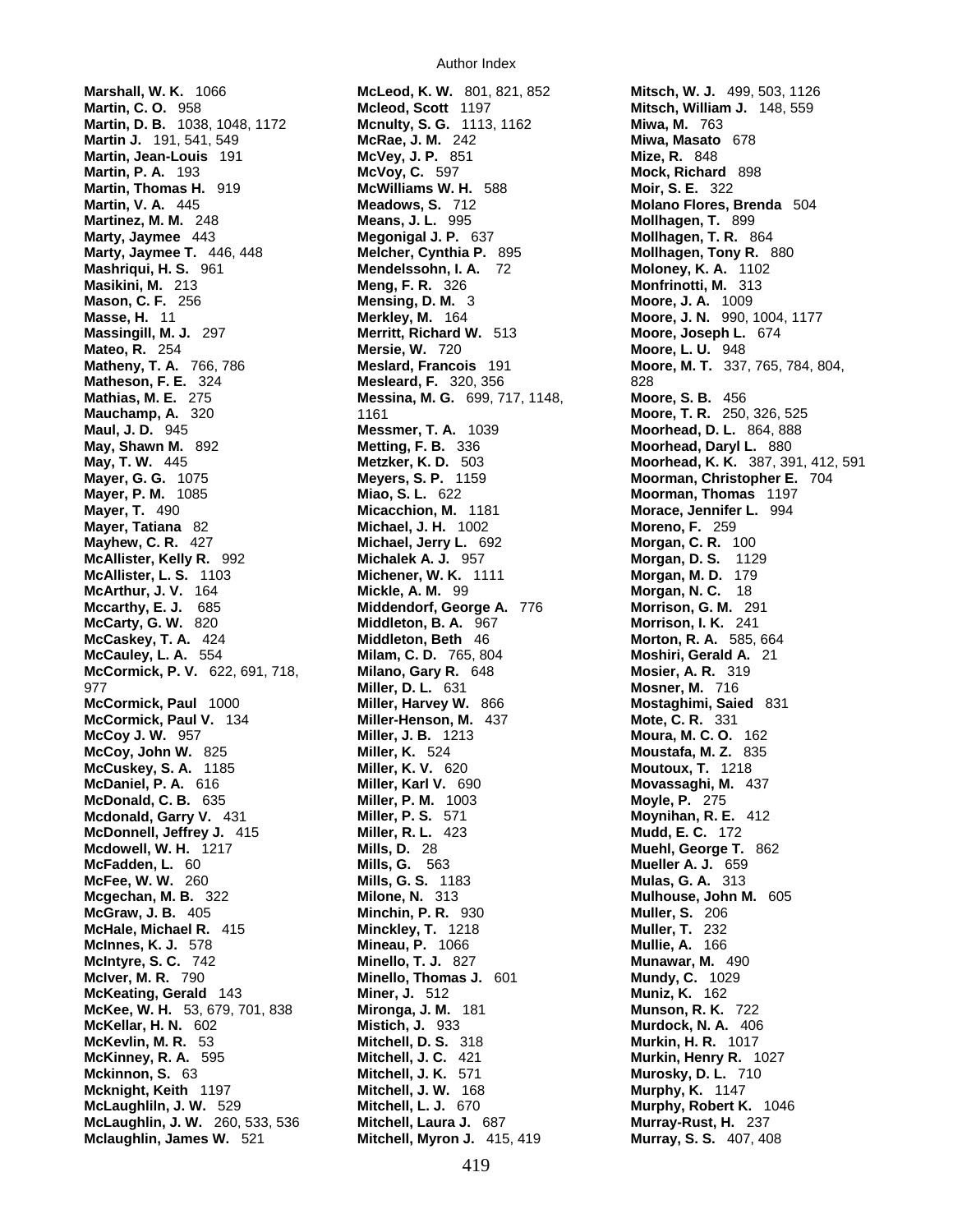**Musacchio, L. R.** 667, 823 **Mushet, D. M.** 1032, 1033, 1062 **Mushet, David M.** 1037, 1074 **N' Jie, N. M.** 563 **Nakamoto, M.** 270 **Nakanishi, Y.** 224 **Naney, J. W.** 742 **Nater, E. A.** 1011 **National Applied Resource Sciences Center (U.S.)** 55 **National Council of the Paper Industry for Air and Stream Improvement (U.S.).** 293 **National Health and Environmental Effects Research Laboratory (U.S.), Western Ecology Division** 1012 **National Research Council** 104, 216 **Naugle, D. E.** 1028, 1156 **Naugle, David E.** 892 **Naylor, S.** 374 **Neafsey, J. A.** 1225 **Neale, C. M.** 909 **Neely, R. K.** 1170 **Negroni, G.** 334 **Neill, C.** 1088 **Nelms, C. O.** 965 **Nelson, E. A.** 780, 821, 838 **Nelson, J. O.** 695 **Nelson, M. C.** 534 **Nelson, M. K.** 1176 **Nelson, R. W.** 23 **Neumann Leitao, S.** 162 **New South Wales. Dept. of Land and Water Conservation.** 65 **Newling, Charles J.** 964 **Newman, J. M.** 826, 1225 **Newman, S.** 622, 682, 807, 824, 844 **Newton, G. L.** 837 **Newton, W. E.** 1031, 1060, 1068 **Ngammontha, S.** 370 **Ngdngam, S.** 370 **Ngondi, J. G.** 199 **Nguyen, L. M.** 348 **Nguyen, M. L.** 292, 324, 344 **Nicholls, R. J.** 60 **Nichols, B. E.** 663 **Nichols, D. S.** 9, 86 **Nichols, S. J.** 565 **Nicot, J. -. P.** 885 **Nieder, W. C.** 51 **Nienhuis, P. H.** 314 **Nimmer, G. L.** 547 **Nishimura, D. J. H.** 996 **Nissen, J. A.** 669 **Nix, L. E.** 709 **Nix, P. G.** 87 **Nixon, S. W.** 150 **Noble, Christi** 639 **Nomsen, D. E.** 257 **Norland, M. R.** 845 **Norling, W.** 1192 **Norman, C. Michael.** 584 **Norriss, D. W.** 186 **Nott, M. P.** 625

Wetlands in Agricultural Landscapes

**Novais, J. M.** 20 **Novak, J. M.** 819 **Noy, P. M.** 663 **Nudds, Thomas D.** 190 **Nummedal, D.** 1150 **Nusser, S. M.** 1028 **Nutrient Enrichment Committee** 293, 295 **Nuttall, C. A.** 146 **Nyman, J. A.** 652, 936, 1149 **O'Bryan, P. D.** 649 **O'Connell, Mark** 127 **O'Connor, G. A.** 729 **O'Donovan, G.** 329 **O'Hare, N. K.** 845 **O'Malley, Rachel Emerson** 461 **O'neil, L. J.** 941 **O'Neill, Jay** 778 **O'Neill, M. P.** 909 **Oates, L. G.** 451 **Obeysekera, J.** 807 **Obrist, M. K.** 251 **Odum, H. T.** 1143 **Oficial, R.** 195 **Oficial, Roberto** 194 **Ogram, A.** 681 **Ohio Sea Grant** 551 **Ohji, Baku** 240 **Ohlendorf H. M.** 457 **Ohmart, Robert D.** 1198 **Ohrui, Kiyokazu** 419 **Okruszko, H.** 339 **Okruszko, T.** 339 **Olsen, A. E.** 329 **Olson, Richard Arnold** 299 **Olson, Richard K.** 22 **Ontkean, G. R.** 321 **Oring, L. W.** 480 **Ormerod, S. J.** 233 **Ortega-Mayagoitia, E.** 97 **Osenton, P. C.** 772 **Otte, Annette** 244 **Otte, M. L.** 17 **Ouin, A.** 273 **Outcalt K. W.** 957 **Outcalt P. A.** 957 **Overland, J. D.** 1069 **Oxborough, K.** 256 **Oztekin, T.** 563 **Padgett, D. J.** 47 **Paerl, H. W.** 596 **Page, G. W.** 471 **Pagels, J. F.** 421 **Pague, C. A.** 421 **Pait, A. S.** 245 **Palalay, S.** 575 **Palik, B. J.** 623 **Palik, Brian** 792 **Pandey, Sanjeeva** 101 **Panella, S.** 313 **Pant, H. K.** 816 **Paranagua, M. N.** 162 **Pardue, J. H.** 920 **Parizek, R. R.** 400 **Park, P. K.** 851 **Parker, D. B.** 902

**Parker, W. B.** 951 **Parmelee, Jeffrey R.** 538 **Parra, G.** 159 **Parsons, K. C.** 2 **Pashley, D.** 952 **Pasternack, G. B.** 470 **Pastor, J.** 79 **Paterson, D. M.** 256 **Paton, Peter W. C.** 1206 **Patrick, W. H.** 50, 576, 936, 951, 1149 **Patterson, N. J.** 494 **Patterson, S. C.** 763 **Patterson, Steven C.** 678 **Patterson, William B.** 966 **Paveglio, F. L.** 1001, 1210 **Pavel, Christina** 693 **Payne Engineering** 293 **Payne Engineering (Firm)** 295 **Payne, V. W. E.** 278, 294 **Payton, J. D.** 822 **Peall, S. K. C.** 317 **Pearl, Christopher A.** 969 **Pearson, P.** 189 **Pearson, S. M.** 395 **Peck, D. E.** 993 **Peck, T.** 1186 **Peck, Theodore** 309 **Pederson, C. H.** 371 Peek, James M. 904 **Peitz, David G.** 942 **Pellerin, B. A.** 1217 **Pelton, M. R.** 948 **Pelton, Michael R.** 696 **Peltz, A.** 1213 **Peltz, L. A.** 1215 **Pendergrass, K. L.** 1003 **Peniston, B. E.** 1103 **Pennsylvania. Dept. of Environmental Resources.** 1190 **Pepin, Antoinette L.** 773 **Peralta, R.** 267 **Perera, Ajantha** 239 **Perez Garcia, A.** 111 **Perison, Donna** 693 **Perry, Laura G.** 1104 **Perry, M. C.** 772 **Peters, D. W.** 474, 476, 479 **Peterson, E. L.** 280 **Peterson, H. G.** 376 **Peterson, T. L.** 1061 **Petranka, J. W.** 407, 408 **Petrova, K. P.** 677 **Petty, J. D.** 430 **Pettygrove, G. S.** 449 **Pezeshki, S. R.** 576 **Pezzolesi, T. P.** 876 **Pfadenhauer, J.** 364 **Pfeiffer, K.** 1169 **Pfleeger T. G.** 976 **Phadungchep, A.** 370 **Phelps, Joseph** 693 **Philipp, K.** 650 **Philipp, K. R.** 179, 618 **Philippi, L. S.** 346 **Philippi, Nancy S.** 12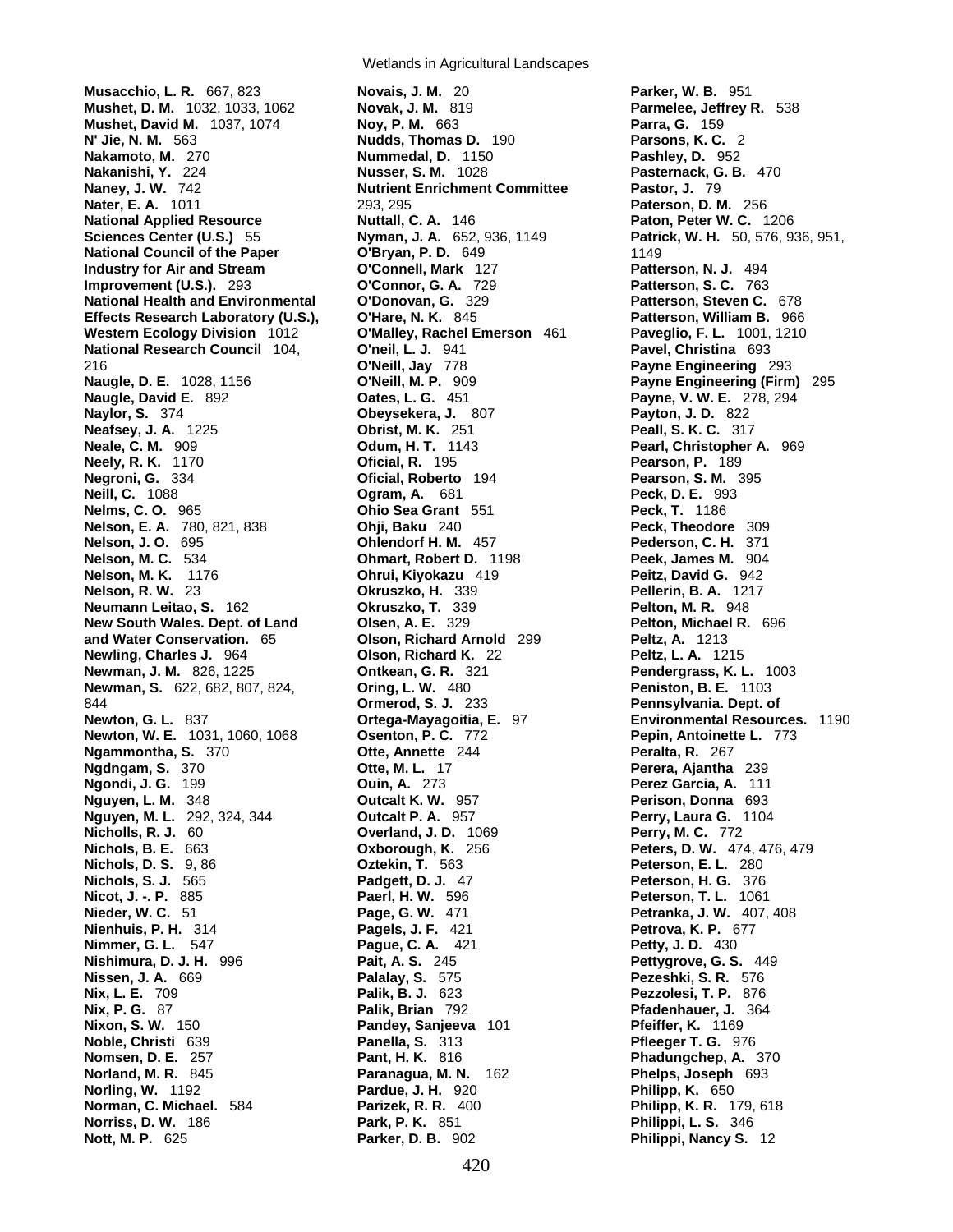**Phillips, B. D.** 719 **Phillips, J. D.** 743 **Phillips, Michael J.** 1165 **Phillips, P. J.** 796 **Pick, F. R.** 372 **Pickering, I. J.** 447 **Piedade, M. T.** 122 **Piehler, M. F.** 596 **Pielke, Roger A.** 811 **Pierce, D. John** 992 **Pierson, Suzanne M.** 988 **Pietro, K.** 844 **Pietro, K. C.** 841 **Pietz, P. J.** 1016 **Pinder, A. M.** 242 **Pipornetti, G.** 313 **Pittek, M. A.** 832 **Pittek, Mary** 773 **Plamondon, A. P.** 203 **Platts, W. S.** 984 **Poach, M. E.** 340, 766 **Poach, Matthew E.** 955 **Podniesinski, G. S.** 420 **Podruzny, Kevin M.** 229 **Poe, A. C.** 596 **Polit, J. I.** 502 **Popp, Peter** 286 **Porej, D.** 1181 **Pories, C. A.** 635 Portwood, Jeff 949 **Posadas, C.** 777 **Posey, J. C.** 948 **Post, H. E.** 44 **Pothier, D.** 269 **Potter, T.** 207 **Poulin, Brigitte** 183 **Powell, B.** 63 **Prantner, S. R.** 371 **Prenger, J. P.** 577 **Prenger, Joseph P.** 264, 593, 692 **Prepas, E. E.** 223 **Prestegaard, K. L.** 616 **Preston, David P.** 678 **Preston, E. M.** 30, 43 **Prevost, M.** 269 **Pries, J. H.** 294 **Prill, G. L.** 570 **Prince, Harold H.** 481, 494 **Pritchett, D. W.** 930 **Puget Sound Action Team, Olympia, WA (USA)** 1006 **Puglisi, F. A.** 1049 **Pulich, W.** 573 **Purdy, C. W.** 890, 902 **Purdy, Charles W.** 898 **Pyke, C. R.** 439 **Pyke, Christopher R.** 443 **Pyle, W. H.** 981 **Pyzoha, Jennifer E.** 633 **Qian, Song S.** 830 **Qiu, Zeyuan** 1179 **Qualls, R. G.** 697, 854 **Quigley, M.** 541, 549 **Quinn, G. P.** 263 **Quinn, N. W. T.** 434 **Quinnett-Abbott, L.** 175

Author Index

**Rabe, F. W.** 974 **Rabenhorst, M. C.** 616 **Rader, R. B.** 164 **Rader, Russell B.** 264, 438, 461, 483, 496, 510, 513, 593, 607, 610, 636, 736, 870, 880, 1037, 1108, 1144, 1151 **Raesly, R. L.** 390 **Raiesi, F.** 167 **Raisin, G. W.** 318 **Rajagopalan, S.** 622 **Ramakrishnan, B.** 147 **Raman, D. R.** 427 **Ramsey, R. H.** 878 **Rapp, J.** 747 **Rastall, A. C.** 430 **Rath, A. K.** 147 **Rathbun, Stephen L.** 655 **Ratti, John T.** 68 **Rave, D. P.** 1068 **Ray, James D.** 866, 886 **Raynal, D. J.** 382 **Reader, Judy** 680 **Reams, M. A.** 72 **Reaves, R. P.** 555 **Reckhow, K. H.** 830 **Redding, T. E.** 262 **Reddy, K. R.** 93, 340, 352, 628, 681, 683, 713, 715, 729, 816, 841, 1195 **Redfield, G. W.** 603 **Redman, Phillip J.** 81 **Redulla, C. A.** 261 **Reed, D. J.** 927 **Reed, M. R.** 801, 821 **Reed, Tara** 522 **Reese, E.** 1155 **Reeves, H. W.** 654 **Reginatto, V.** 346 **Reid, Frederic A.** 1151, 1197 **Reinecke, Kenneth J.** 938 **Reineke, David M.** 538 **Reinhardt, Carrie H.** 335 **Reisinger, T. W.** 748 **Reiss, K. C.** 608 **Rempel, R. S.** 117 **Renaud, F.** 91 **Renault, O.** 207 **Reneau, Raymond B.** 831 **Renner, R. W.** 1058, 1059, 1060 **Rennert, B.** 375 **Renshaw, C. E.** 214 **Rentch, J. S.** 388 **Rettig, V. E.** 965 **Reville, J. P.** 353 **Rewa, C.** 157, 287 **Rey, J. R.** 645, 649 **Reyes, E.** 933 **Reynolds, B.** 61 **Reynolds, R.** 1056 **Reynolds, R. E.** 1034, 1058, 1059, 1060 **Ricci, L.** 248 **Rice, C. P.** 820 **Rice, J. M.** 766, 781, 786 **Rice, P. J.** 566

**Rice, R. W.** 676, 728 **Rich, D. R.** 647 **Richany, G. H.** 809 **Richardson, C. J.** 685, 697, 797 **Richardson, Curtis J.** 736 **Richardson, J. L.** 1035, 1072 **Richardson, William B.** 538 **Richter, Klaus O.** 970 **Rickerl, D. H.** 1042, 1078 **Ridd, P. V.** 280 **Riding, Tim.** 65 **Riekerk, H.** 702, 707, 723, 1113, 1162 **Riemersma, S.** 321 **Riethman, D. T.** 570 **Rietveld, P.** 77 **Rinehart, S. C.** 421 **Rip, W. J.** 366 **Risley, D.** 1118 **Ritchie, M. E.** 37, 38 **Rivard, P. G.** 550 **Rivers, J. W.** 907 **Robarts, R. D.** 1050 **Roberts, Christine** 333 **Roberts, H. H.** 925 **Roberts, Thomas H.** 422, 1173 **Robertson, R. Allan** 1097 **Robins, J. P.** 1136 **Robinson, J. B.** 540 **Robinson, T. H.** 258 **Robison, D.** 747 **Robson, B. J.** 225 **Rochefort, L.** 11 **Rock, C.** 378 **Rock, J.** 1136 **Rodgers, J. H.** 311, 337, 784, 828 **Rodrigo, M. A.** 97 **Roelke, D. L.** 578 **Roell, M. J.** 535 **Roem, Wilma J.** 85 **Roger, P. A.** 195, 336 **Roger, Pierre A.** 194 **Rogers, J. W.** 278 **Roise, J. P.** 746 **Rojo, C.** 97 **Rolfsmeier, S.** 874 **Rolfsmeier, S. B.** 884 **Romero, J. A.** 341, 367 **Rondeau, D. N.** 604 **Rood, B. E.** 144 **Roose, D. L.** 560, 569 **Root, Brian G.** 1109 **Rosati, R.** 783 **Rosenberry, D. O.** 1021 **Rosenzweig, Cynthia** 14 **Rosoux, R.** 226 **Ross, D. L.** 440 **Ross, R. K.** 117 **Rossell, C. R.** 397 **Rossell, I. M.** 387, 397, 410 **Rosson J. F.** 588 **Rostad, C. E.** 430 **Rotella, Jay J.** 229 **Rotelli, Matthew D.** 831 **Rothwell, R. L.** 223, 550 **Roulet, N.** 56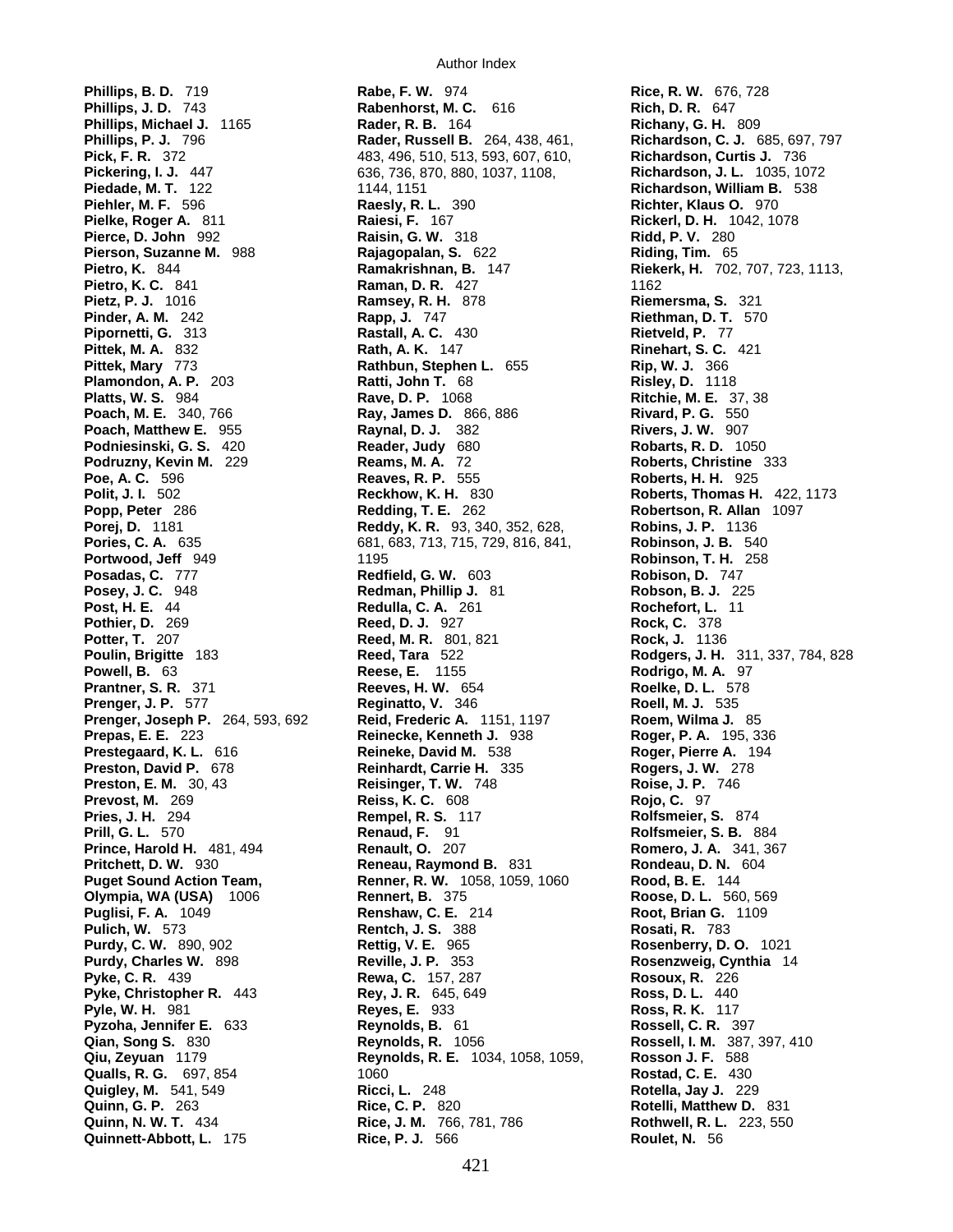**Roulet, N. T.** 525 **Roy, S. B.** 722 **Roy, V.** 203 **Royle, J. Andrew** 634 **Rozas, L. P.** 827 **Rozas, Lawrence P.** 1135 **Rudolph, D. C.** 848 **Ruel, J. C.** 203 **Rumbold, D. G.** 808 **Rummer, Bob** 230, 1174 **Rummer, R.** 675, 712 **Rummer, R. B.** 703 **Runes, H. B.** 282 **Runes, Heather B.** 283 **Rushton, S. P.** 272 **Russell, J. M.** 305 **Russell, Kevin R.** 737, 818 **Rustigian, H. L.** 518 **Rutecki, Deborah** 113 **Ruter, J. M.** 837 **Ryan, Mark R.** 1109 **Rybczyk, J.** 933 **Rybczyk, J. M.** 84 **Rybczyk, John M.** 661 **Sabins, D.** 933 **Sadler, E. J.** 766, 775 **Sadoul, Nicolas** 191 **Saez, E.** 176 **Safran, R. J.** 432, 435 **Saiki, M. K.** 445 **Sakura, Yasuo** 240 **Saleh, A.** 1067 **Samocha, T. M.** 851 **Sanchez, C. A.** 666 **Sanchez, F. G.** 745 **Sanchez Navarro, J. A.** 111 **Sanderson, R. A.** 272 **Sanford, Michelle R.** 463 **Sanford, William E.** 1207 **Sansanayuth, P.** 370 **Santelmann, M. V.** 518 **Santos, M. A.** 346 **Sanville W. D.** 976, 1049 **Sasser, C. E.** 918, 923, 934 **Sather, J. H. 88 Savin, M. C.** 234 **Sawyer, A.** 202 **Schaack, J.** 1070 **Schaafsma, J. A.** 425 **Schafale, M. P.** 401 **Schik, Karen** 537, 1191 **Schilling, Alvin** 219 **Schilling, E. B.** 675 **Schilling, K. E.** 1106 **Schindler, Darrell J.** 1046 **Schmalzer, P. A.** 617 **Schmidt, J. C.** 909 **Schnabel, R. R.** 400 **Schneider, Daniel W.** 510 **Schneller-Mcdonald, K.** 139 **Schoenholtz, S. H.** 196, 699, 717, 732, 912 **Schramm H. L.** 879 **Schuler C. A.** 457 **Schulz, C.** 375 **Schulz, R.** 317, 337, 765, 804

Wetlands in Agricultural Landscapes

**Schumaker, N. H.** 518 **Schwartz, M. F.** 377, 785 **Schwarzbach, S. E.** 445 **Scott, D. A.** 13 **Scott, M. L.** 124 **Seabloom, E. W.** 1084, 1102 **Sedeno-Alvarez, D. E.** 380 **Sedeno-Diaz, J. E.** 380 **Sedgwick, J. A.** 889 **Segelquist, C. A.** 124 **Segers, R.** 75 **Segerstrom, U.** 228 **Semlitsch, R. D.** 7 **Serbesoff-King, K.** 629 **Sethunathan, N.** 147 **Severns, Paul M.** 1005 **Sewell, R. S.** 1091 **Sexson, T. N.** 45 **Sexstone, A.** 413 **Seybold, C. A.** 720 **Sezerino, P. H.** 346 **Shaffer, G. P.** 914, 927, 952 **Shaffer, P. W.** 972, 975 **Shaffer, T. L.** 1014, 1060 **Shaiffer, C. W.** 1095 **Shank, G. C.** 790 **Shanklin, D.** 569 **Shannon, R. D.** 400 **Sharitz, R. R.** 579, 598 **Sharitz, Rebecca R.** 605, 759 **Shaw, G. G.** 193 **Shaw, Susan C.** 1097 **Shaw, William W.** 379 **Shear, T.** 747 **Shedlock, R. J.** 796 **Sheehan, P. J.** 1066 **Sheeley, Douglas G.** 869 **Sheets, K. R.** 1224 **Shepard, J. P.** 1113, 1160, 1162 **Shepard, James P.** 197 **Shepherd, H. L.** 464 **Sheridan, J. M.** 803 **Sherwood, L. J.** 854 **Shiel, R. J.** 242 **Shiel, R. S.** 272 **Shields, R. T.** 429 **Shih, K. C.** 350 **Shikaze, S. G.** 500 **Shimoda, M.** 270 **Shisler, J. K.** 592 **Shivaprasad, H. L.** 454 **Shrubsole, D.** 276 **Shultz, S. D.** 1090 **Shumway, D. L.** 390 **Shutler, D.** 166 **Sidle, W. C.** 560, 569 **Sieburth, J. M.** 31 **Siegel, D. I.** 42, 1140 **Silva, C.** 246 **Silva Cunha, M. G. G.** 162 **Simkin, J. M.** 272 **Simpson, I.** 195 **Simpson, Ian C.** 194 **Simpson, S. L.** 412 **Singer, J. H.** 619 **Sites, R. W.** 864

**Sites, Robert W.** 880 **Skagen, Susan K.** 895 **Skaggs, R. W.** 644, 719, 798, 805, 817, 861, 1113 **Skaggs, W.** 1162 **Sklar, F. H.** 597, 602 **Skousen, J** 413 **Skovlin, J. M.** 216 **Slack, Sarah J.** 755 **Slauson, W. L.** 124 **Sleggs, Sheila E.** 416 **Sluyter, A.** 67 **Smeins, F. E.** 631 **Smialek, J.** 549 **Smiley, P. C.** 860 **Smit, B.** 523 **Smith, C. R.** 1180 **Smith, E. P.** 718 **Smith, Elizabeth H.** 770 **Smith, Eric P.** 831 **Smith, J. E.** 806 **Smith, J. W.** 1175 **Smith, K.** 1133 **Smith, Karen M.** 289 **Smith, L. M.** 253, 867, 877, 879, 882, 893, 897, 901, 905, 906, 911 **Smith, Loren M.** 865, 868, 869, 873, 886, 891, 896 **Smith, R. D.** 88 **Smith, R. Daniel** 4, 1128 **Smith, R. S.** 272 **Smith, S.** 337, 765, 784, 804, 828 **Smith, S. M.** 682 **Smith, W. P.** 620 **Smith, Winston P.** 690 **Smock, Leonard A.** 1144 **Snedaker, S. C.** 638 **Snell Rood, Emilie C.** 769 **Snoddy, E. L.** 621 **Snyder, Daniel T.** 994 **Snyder, G. H.** 764 **Soares, H. M.** 346 **Sobolewski, A.** 87 **Soelsepp, T.** 533 **Solberg, K. L.** 1051 **Son, J.** 783 **South Dakota State University. Cooperative Extension Service** 1154 **Southworth, A. D.** 1114 **Sovada, M. A.** 1068 **Spaling, H.** 516, 523 **Sparling, Donald W.** 135 **Spaur, C. C.** 663 **Spencer, T.** 60 **Sprecher, Steven W.** 1205 **Sprenger, M. D.** 253 **Spyreas, Greg** 504 **Stanford, J. A.** 555 **Stanley, Emily H.** 515 **Stanturf, J.** 712 **Stanturf, J. A.** 760, 1161, 1188 **Stark, Lloyd R.** 409 **Starks, K. M.** 552 **Stauber, T.** 232 **Stearman, G. K.** 428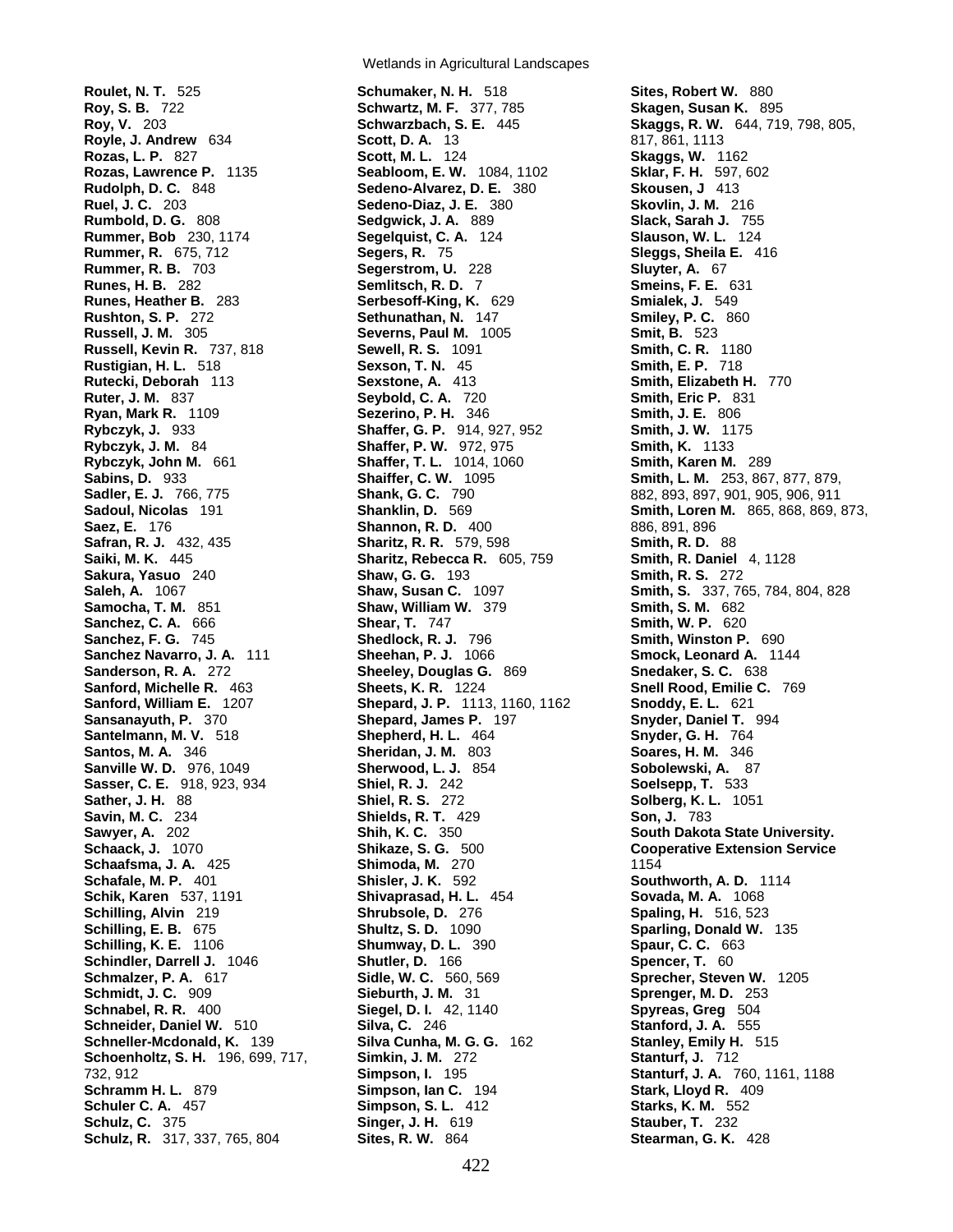**Steevens, J. A.** 857 **Steinauer, G.** 874 **Steinberg, S. L.** 349 **Steinman, A. D.** 711 **Stephens, D. W.** 1213 **Stephenson, G. R.** 520 **Stevens, C. E.** 133 **Stevenson, R. J.** 580 **Stevenson, R. Jan** 134 **Stewart, Scott R.** 985 **Steyaert, Louis T.** 811 **Stites, D. L.** 834, 839 **Stockdale, E. C.** 49 **Stoeckel, D. M.** 172 **Stokes, B.** 712 **Stokes, B. J.** 745, 748 **Stokes, Bryce** 1174 **Stokes, Bryce J.** 219 **Stokes, S. L.** 760 **Stoll, C. S.** 772 **Stone, G. W.** 925 **Stone, K. C.** 733, 766, 781, 786, 819 **Storrs, C. G.** 386 **Stott, T.** 202 **Stotts, V. D.** 657 **Stover, Lee R.** 335 **Strange, E.** 28 **Stratton, G. W.** 351 **Straus, D. C.** 890, 902 **Straus, David C.** 898 **Streb, C. A.** 425 **Streever, W. J.** 582, 590 **Streever, William J.** 636 **Stroud, D. A.** 186 **Strudwick, T.** 189 **Struthers, J. P.** 640 **Sukasem, P.** 370 **Sukias, J. P. S.** 292, 344, 347 **Sullivan, Brian D.** 866 **Suministrado, D. C.** 231 **Summerfelt, S. T.** 279 **Sumner, R.** 971 **Sun, G.** 373, 723, 1113, 1162 **Sun, G. E.** 632 **Sun, Ge** 66, 633, 702 **Suso, J.** 221 **Sutter, Greg** 441 **Sutton, A. L.** 555 **Svedarsky, W. Daniel** 1079 **Sverko, Ed** 235 **Swan, M.** 952 **Swank, W. T.** 426 **Swanson, G. A.** 1039, 1066 **Swanson, George A.** 1013, 1026 **Swanson, R. H.\\Bernier, P. Y.\\Woodard, P. D.** 209 **Swarzenski, C. M.** 934 **Swenson, E. M.** 918, 934 **Swift, B. L.** 1204 **Swift, L.** 1162 **Swift, L. W.** 1113 **Swift, M. C.** 527 **Swift, P. K.** 454 **Swihart, Robert K.** 528

**Syder, J.** 1220

Author Index

**Sylvester, S. M.** 627 **Sym, G.** 322 **Syrgiannis, J.** 1040 **Syrgiannis, Jim** 235 **Szabo, B. A.** 732 **Szoegi, A. A.** 781, 786 **Szogi, A. A.** 775, 793 **Szuniewicz, J.** 339 **Szögi, A. A.** 858 **Tabberer, D. K.** 948 **Tacha, Thomas C.** 615, 862 **Taffs, K. H.** 174 **Taft, O. W.** 435, 442, 978, 1007, 1008 **Takahira, K.** 224 **Takayanagi, Kazufumi** 851 **Takemura, A.** 224 **Tancioni, L.** 313 **Tang, Changyuan** 240 **Tangen, B. A.** 1077 **Tangren, S. A.** 616 **Taniguchi, Makoto** 706 **Tanji, K. K.** 474, 476, 477, 479 **Tanner, C. C.** 292, 315, 316, 327, 342, 344, 347 **Tanner, G. W.** 762 **Tanner, George W.** 758 **Tappe, Philip A.** 942 **Tarutis, W. J.** 383 **Tashiro, Y.** 224 **Tate, K. W.** 451 **Taylor, B. W.** 623 **Taylor, Barbara E.** 1122 **Taylor, Brad W.** 610 **Taylor, D. L.** 1049 **Taylor, J. P.** 253, 1224 **Taylor, Milton** 782 **Teaford, J. W.** 958 **Teal, J. M.** 855 **Tear, L. M.** 997 **Teasdale, P. R.** 63 **Teer, J. G.** 863 **Teng, Y.** 241, 252 **Terry, N.** 355, 447, 469, 472, 474, 476 **Terry, Norman.** 475 **Terry, W. S.** 762 **Tessier, M.** 273 **Tester, J. R.** 3, 545, 1043 **Tester, John R.** 1191 **Therres, G. D.** 663, 772 **Thilenius, J. F.** 96 **Thomas, C. R.** 586 **Thomas, F.** 91 **Thomas, H.** 20 **Thomas, R. F.** 173 **Thompson, C. A.** 512, 1106 **Thompson, J. R.** 58, 328 **Thompson, Lynne C.** 942 **Thompson, S. P.** 596 **Thornton, C.** 570 **Thornton, F. C.** 684 **Thung, H. J.** 429 **Thurman, E. M.** 899 **Thysell, David R.** 982 **Tichit, M.** 207, 255

**Tietje, W. D.** 863 **Tighe, R. E.** 941 **Tilley, D. R.** 783 **Tilson, Don** 501 **Timmons, M. B.** 297 **Timotius, K. H.** 590 **Tiner, R. W.** 155 **Tiner, Ralph W.** 54, 141 **Tippett, M. D.** 679 **Tobin, G. A.** 78 **Tomaszek, J. A.** 544 **Tombre, I. M.** 186 **Tome, M. W.** 1039, 1055 **Tomer, M. D.** 564 **Tonderski, K. S.** 288 **Toner, Maureen M.** 658 **Tori, Gildo M.** 1197 **Torstensson, G.** 332 **Tossavainen, Tarmo** 184 **Toth, L. A.** 849 **Toure, T'shaka A.** 776 **Tourenq, Christophe** 191 **Tournebize, T.** 226 **Tremblay, P. J.** 813 **Tremblay, Thomas A.** 656 **Trettin, C.** 829 **Trettin, C. C.** 196, 241, 260, 530, 533, 536, 619, 780 **Trettin, Carl C.** 66, 521, 633, 1157, 1165 **Trexler, Joel C.** 755 **Troxler Gann, T. G.** 604 **Tsihrintzis, V. A.** 813 **Ttabucanon, M. S.** 370 **Tucker R. B.** 957 **Tuovinen, O. H.** 540 **Tupacz, E. G.** 789 **Turgeon, Paryse** 639 **Turner, Andrew M.** 755 **Turner, M. G.** 689 **Turner, Monica G.** 515 **Twedt, D. J.** 926, 943, 965 **Twedt, Daniel J.** 931, 947, 949, 968 **Tweedy, K. L.** 815 **Twilley, R.** 933 **Twilley, Robert R.** 660 **U.S. Army Engineer Waterways Experiment Station** 68 **U.S. Bureau of Reclamation** 1070 **U.S. Committee on Irrigation and Drainage** 1070 **U.S. Fish and Wildlife Service** 119 **U.S. Fish and Wildlife Service. Region 5.** 54 **U.S. Prairie Pothole Joint Venture** 1154 **Ulyshen, Michael D.** 704 **Ulén, B.** 288 **Underwood, G. J. C.** 256 **Unger, M. A.** 738 **United States. Army. Corps of Engineers** 68 **United States. Army. Corps of Engineers. U.S. Army Engineer Waterways Experiment Station.**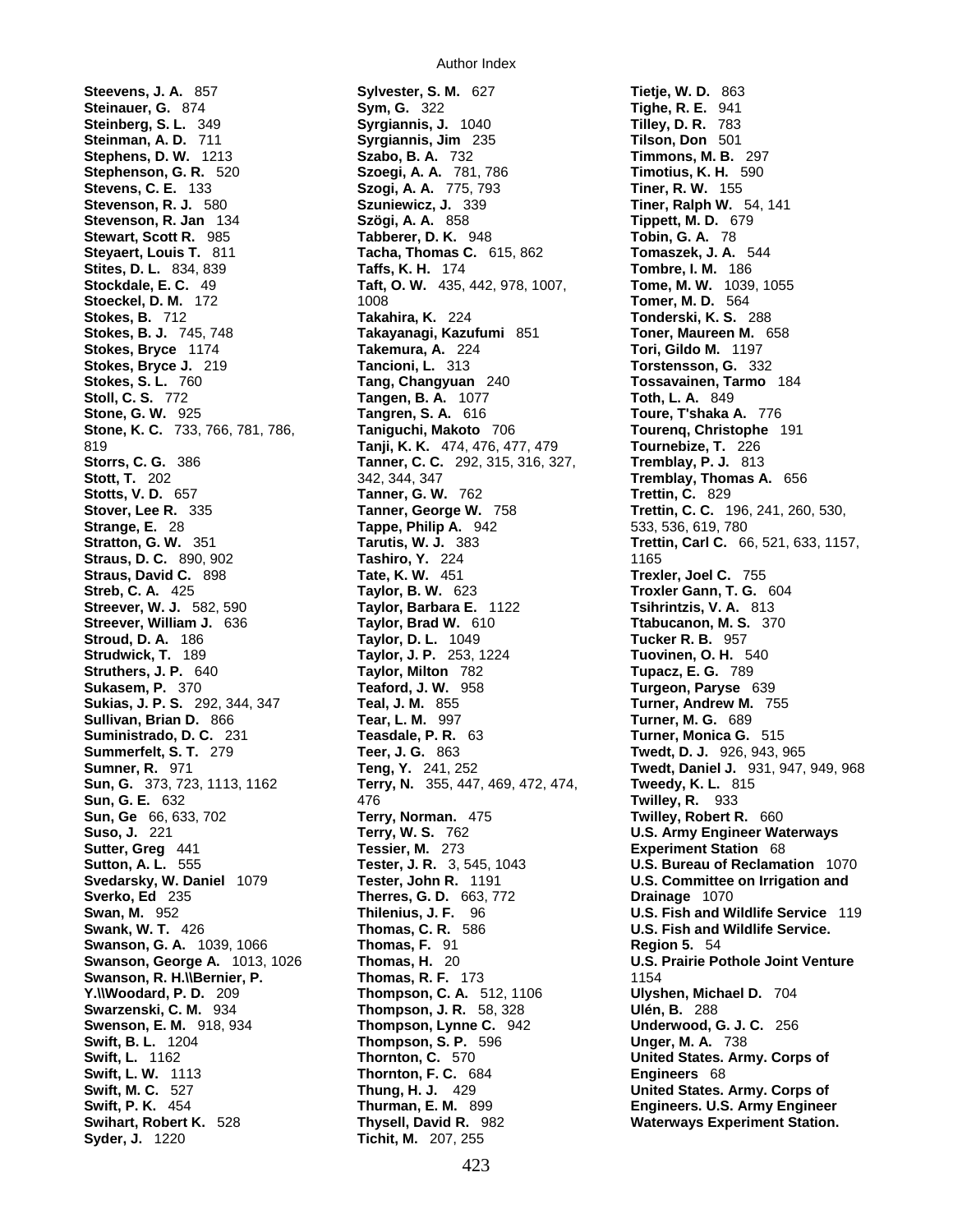**Wetlands Research Program (U.S.).** 4, 559 **United States. Dept. of the Interior** 62 **United States. Environmental Protection Agency. Health and Ecological Criteria Division** 70, 135, 136, 137 **United States. Environmental Protection Agency. Office of Research and Development** 22 **United States. Environmental Protection Agency. Office of Science and Technology** 29, 151 **United States. Environmental Protection Agency. Office of Water** 70, 134, 135, 136, 137 **United States. Environmental Protection Agency. Office of Wetlands, Oceans, and Watersheds.** 22, 29, 134, 151 **United States. Environmental Protection Agency. Office Science and Technology** 134 **United States. Environmental Protection Agency. Region III** 1190 **United States. Environmental Protection Agency. Wetlands Division** 70, 135, 136, 137 **United States. Forest Service.** 55 **United States. General Accounting Office. United States. Natural Resources Conservation Service.** 5, 1190 **Unz, R. F.** 383 **Upsdell, M. P.** 315, 316, 347 **Uyehara, Kimberly J.** 1209 **Uzarski, D. G.** 711 **Vachaud, G.** 259 **Vaithiyanathan, P.** 697 **Valdes Casillas, Carlos** 379 **Valente, J.** 246 **Valett, H. M.** 555 **Valiela, Ivan** 113 **Valk, Arnoud van der** 70, 1027, 1101 **Van Bakel, M.** 100 **van Dam, H.** 178 **van den Bergh, J.** 77 **Van der Kamp, G.** 238, 1020 **Van Der Molen, W. H.** 59 **Van der Valk, A.** 1170 **Van Der Valk, A. G.** 849, 1023, 1053, 1082, 1083, 1084, 1097, 1102, 1105 **Van Iersel, P. B. W.** 366 **Van Logtestijn, Richard** 778 **Van Olst, J. C.** 297 **van Oostrom, A. J.** 305 **Van Zee, R.** 597 **VanDruff, Larry W.** 416 **Vanrees-Siewert, K. L.** 1093 **Vansal, S. S.** 857 **Vasander, Harri** 1157 **Vellidis, G.** 836 **Vellidis, George** 655, 791

**Vepraskas, M. J.** 724, 859 **Vepraskas, Michael J.** 642 **Verhoeven, J. T. A.** 98 **Verhoeven, Jos T. A.** 778 **Verry, E. S.** 210, 1011 **Vidakovic-Cifrek, Z.** 381 **Virnstein, R. W.** 645 **Visser, J. M.** 923 **Vivier, J.-P.** 273 **Voeroesmarty, C. J.** 1217 **Vohs, Paul A.** 1121 **Vondracek, B.** 1064 **Vose, J. M.** 426 **Vulink, J. T.** 220 **Vuori, Kari-Matti** 184 **Vymazal, J.** 362 **W. A. Hartman** 1172 **Waddell, B.** 1213, 1215 **Wagner, S.** 594 **Waiser, M. J.** 1050 **Wakeley, J. S.** 393 **Wakeley, James S.** 1205 **Walbridge, M. R.** 404, 613, 640, 842 **Walbridge, Mark R.** 688 **Walker, J. T.** 426 **Wallace, P. M.** 647 **Walter, J.** 211 **Walters, D.** 276 **Walton, Raymond** 916, 919 **Walton, William E.** 463 **Wang, C.** 10 **Wang, D.** 1214 **Wang, J. Y.** 343 **Wang, Naiming** 499 **Wang, Shih-Chin** 1053 **Wang, T.** 345 **Wang, Ziyin** 717 **Wanganeo, A.** 149 **Wanganeo, R.** 149 **Wanless, Harold R.** 589 **Wardrop, D. H.** 394, 1167 **Wardrop, Denise H.** 402 **Warner, B. G.** 100 **Warner, Richard E.** 1198 **Warren, A.** 284 **Warren, R. J.** 387 **Warren, R. S.** 1221 **Water Resources Research Institute of the University of North Carolina** 642 **Watson, A.** 256 **Watson, Alisa M.** 233 **Watson, James W.** 992 **Weakley, A. S.** 401, 1139 **Weaver, K. M.** 948 **Webb, E. L.** 267 **Webb, F. J.** 1091 **Webb, J. W.** 631 **Weber, T.** 626 **Webster, H. J.** 398 **Wedding, B.** 288 **Weerakkody, G.** 767 **Weick, Shawn E.** 538 **Weih, Robert C.** 942 **Wein, Gary** 759 **Weinstein, M. P.** 771, 855

**Weis, J. S.** 630 **Weis, P.** 630 **Weishar, L. L.** 771 **Weiss, G.** 1040 **Weller, J. D.** 847 **Weller, M. W.** 641, 774, 935 **Weller, Milton W.** 850 **Wells, C. L.** 410 **Wells, E. D.** 192 **Wen, Long-Ying** 138 **Weng, Qihao** 208 **Wenger, S. K.** 1223 **Wentz, W. A.** 257 **Wentz, W. Alan** 1154 **Werner, C.** 509 **West, L. T.** 794 West, Larry 792 **Western Energy and Land Use Team** 88 **Wetlands Research Program (U.S.)** 68 **Wetzel, P. R.** 849 **Weyrauch, S. L.** 531 **Whaley, Shannon D.** 601 **Wheeler, Bryan D.** 105, 1097 **Wheeler, E. F.** 361 **Wheeler, K. A.** 540 **Whigham, D. F.** 98, 832 **Whigham, Dennis** 773 **Whigham, Dennis F.** 33, 156, 778 **Whiles, M. R.** 872, 875 **Whillans, T. H.** 494, 511, 557 **White, J. R.** 713, 715 **White, J. S.** 365, 1099 **White, S. K.** 268 **White, W. A.** 585, 664 **White, William A.** 656 **Whited, D. C.** 545 **Whited, Diane** 1191 **Whited, Diane C.** 537 **Whitwell, Ted** 782 **Wieder, R. K.** 396, 399 **Wienhold, C. E.** 1023 **Wigand, C.** 595 **Wigginton, J. D.** 860 **Wigley, T. Bently** 422, 737, 1173 **Wike, L. D.** 801 **Wilber, D. H.** 941 **Wilcox, D. A.** 511, 514, 565 **Wildlife Habitat Management Institute (U.S.)** 157, 287 **Wilen, B. O.** 130 **Wiley, M. J.** 482 **Wilkerson, Don C.** 431 **Wilkins, R. Neal.** 750 **Willard, D. E.** 508, 543 **Willems, Hans P.** 831 **Williams, B. L.** 168, 192 **Williams, B. P.** 902 **Williams, D. D.** 126 **Williams, Frederick M.** 409 **Williams, G. D.** 1222 **Williams, H.** 594 **Williams, H. M.** 962 **Williams, J. B.** 95 **Williams, J. R.** 946